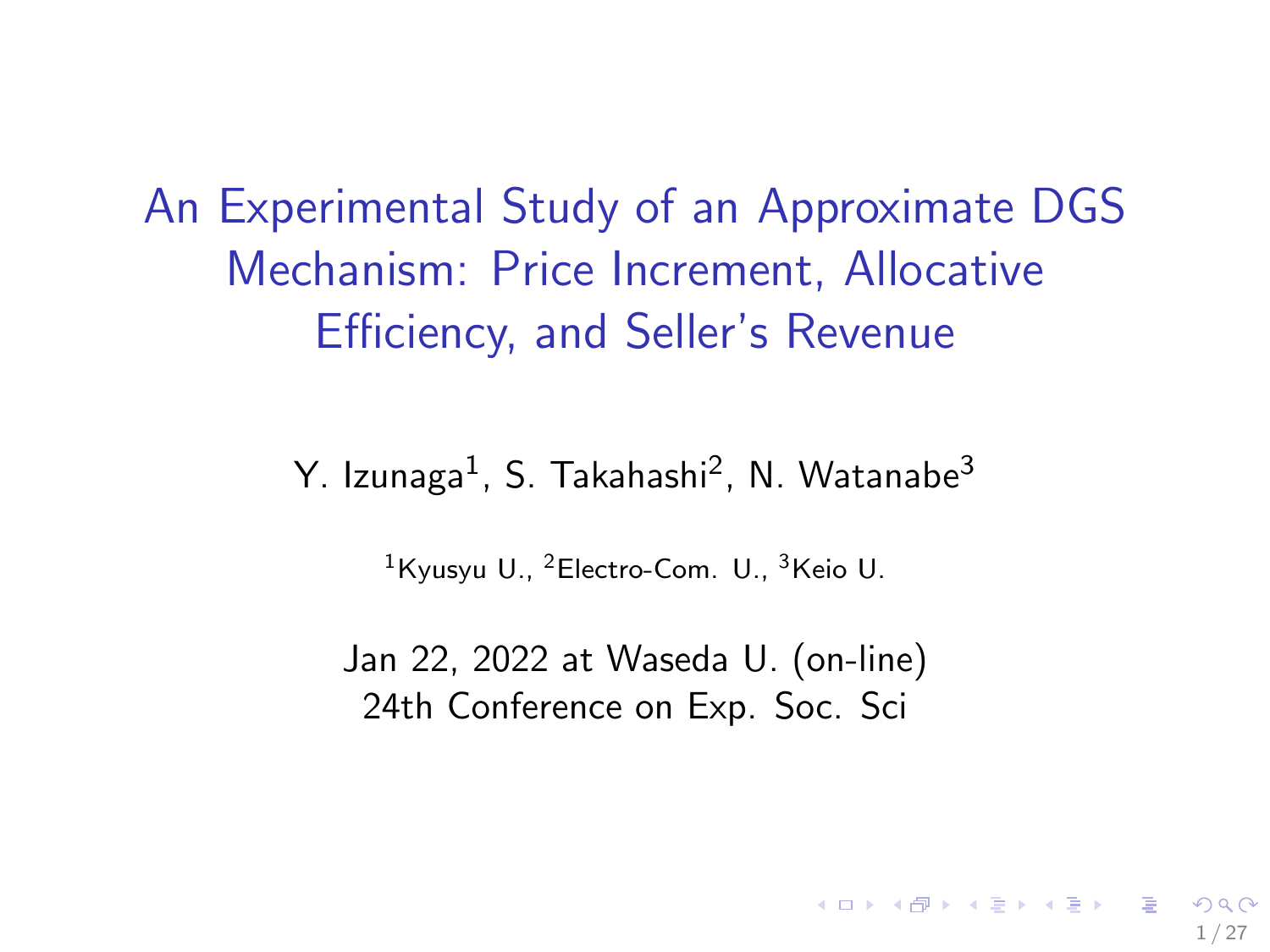## 1. Introduction: Research Questions

Question: To find an appropriate increment of prices under an approximate DGS algorithm in simultaneous ascending auctions with bidders under the unit-demand constraint

- In larger increment of prices  $\Rightarrow$  (1) allocative efficiency and seller's revenue? (2) subjects' behavior? (3) satisfiability of DGS boundary formula (approximation error)?
	- $\triangleright$  Vickrey-Clarke-Groves (VCG) mechanism: difficult to understand, one-shot bids
	- ▶ Demange-Gale-Sotomayor (DGS) algorithm: easy to understand, multi-stage bids  $\Rightarrow$  saving time by large increments of prices
- $\triangleright$  an approx DGS: bidding one by one in turn  $\Rightarrow$  bidders can take their own time for decision  $\Rightarrow$  more important to save time for practical use: secured real property auctions conducted by the Japanese courts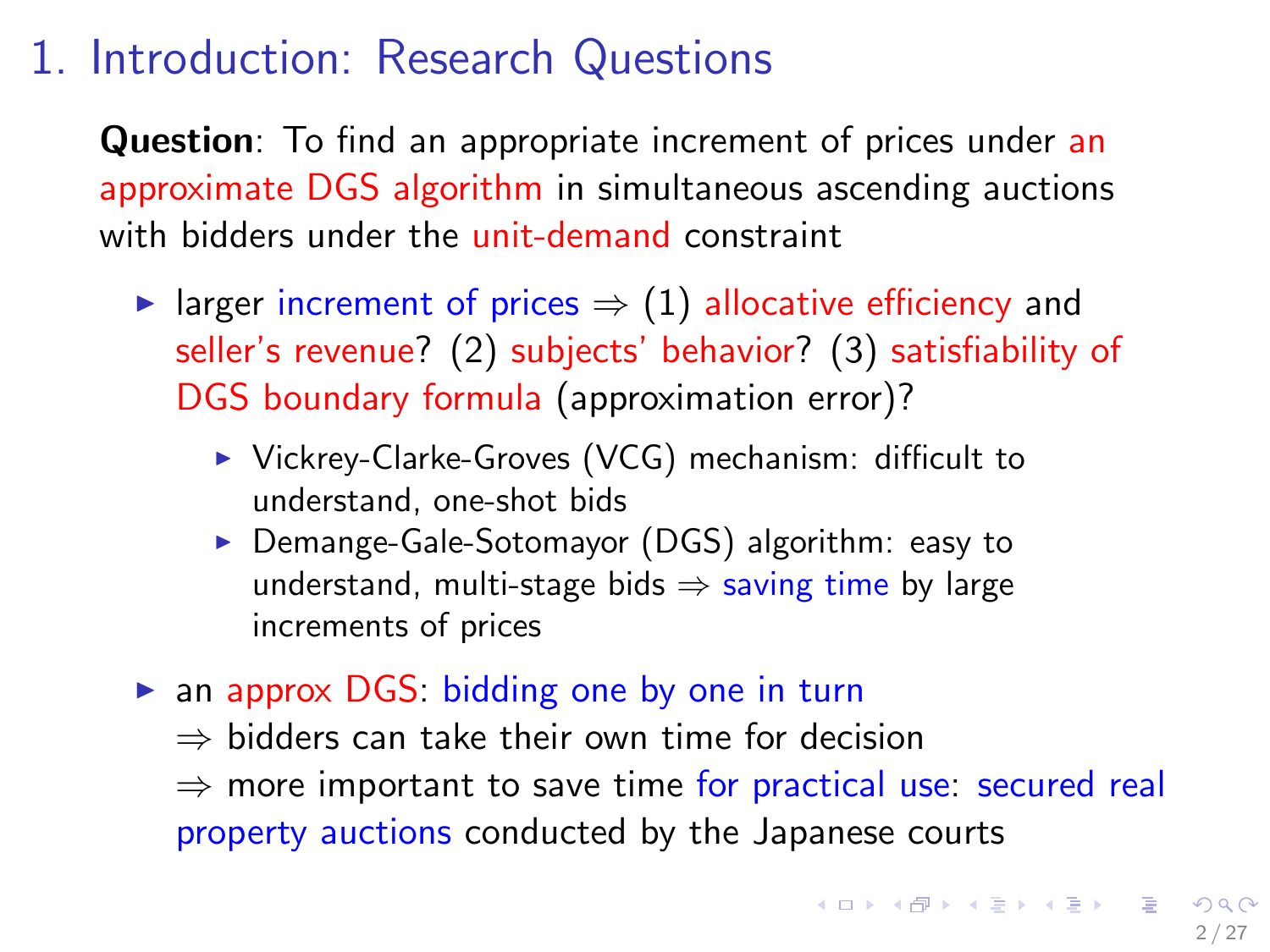# <span id="page-2-0"></span>1. Introduction: Key Concepts

Experiment

- $\triangleright$  2 (= m) items are auctioned off to 3 (= n) bidders.
- Increments of prices are 50, 20, 10 (=  $d$ ).
- Every bidder can place a bid for 1 item.
- $\blacktriangleright$  Time limit for placing a bid is 10 sec.
- $\triangleright$  Valuations are independently distributed between 0 and 500.

Key Concepts

- $\triangleright$  sincere bidding: bidding on the item the difference between the valuation and the offered price of which is larger
- $\triangleright$  DGS bounds (DGS, 1986): under approx DGS, the difference between the price settled by sincere bidders and the minimum price at the Walrasian equilibria should be smaller than  $d \cdot min(n, m) = 2d$ .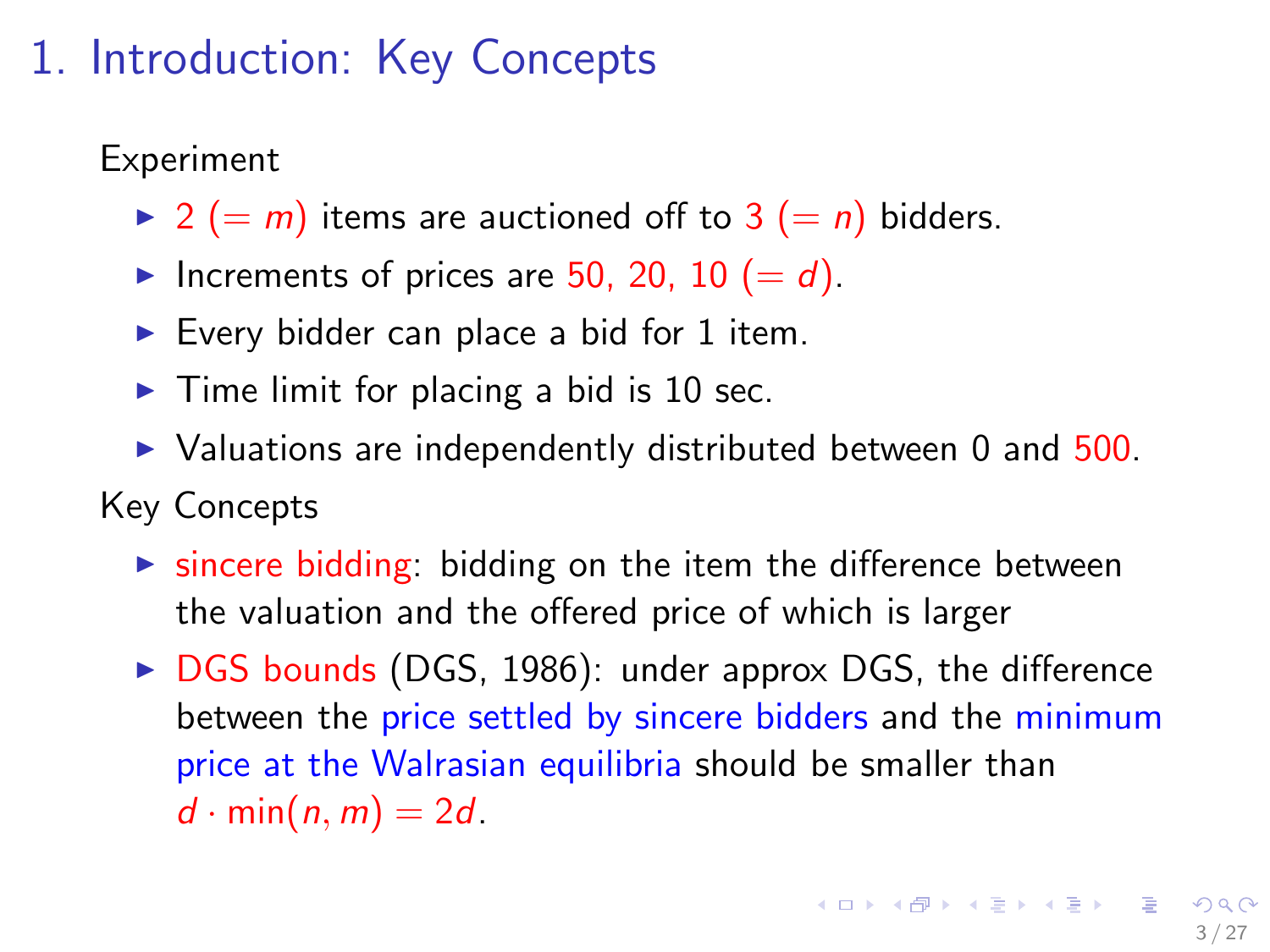## <span id="page-3-0"></span>1. Introduction: Main Results

- (1) efficiency rates  $= 95\%$  ( $d = 50$ ), 98% ( $d = 20, 10$ )
- (2) seller's revenue =  $99\%$  (d = 50), 104% (d = 20, 10), compared to the case under VCG
- (3) When  $d = 50$ , significantly more cases of overbids and underbids  $\Rightarrow$  large standard deviation in the case of  $d = 50$

$$
(4) \ \max t / T = 3.0 \ (d = 50), \ 7.0 \ (d = 20), \ 13.5 \ (d = 10)
$$

- $\triangleright$   $\tau$  = the computed number of bids assuming that all bidders place sincere bids
- $\rightarrow t$  t = the observed number of bids that are placed by subjects
- $(5)$  frequency of sincere bids increased as  $t/T$  increased.
- $(6)$  DGS boundary formula was satisfied at the rates of 85%  $(d = 50)$  and 71%  $(d = 20, 10)$ .
	- $\blacktriangleright$  When  $d = 10$ , it was satisfied at 100% for item 1, but the rate decreased to 71% for item 2. (visual position for items on subjects' monitors?)

**Ans.:** W[e](#page-4-0) r[e](#page-4-0)co[m](#page-0-0)m[en](#page-26-0)d  $d = 20$  as an appropr[iat](#page-2-0)e [pr](#page-2-0)[ic](#page-3-0)e [in](#page-0-0)[cre](#page-26-0)men[t.](#page-0-0)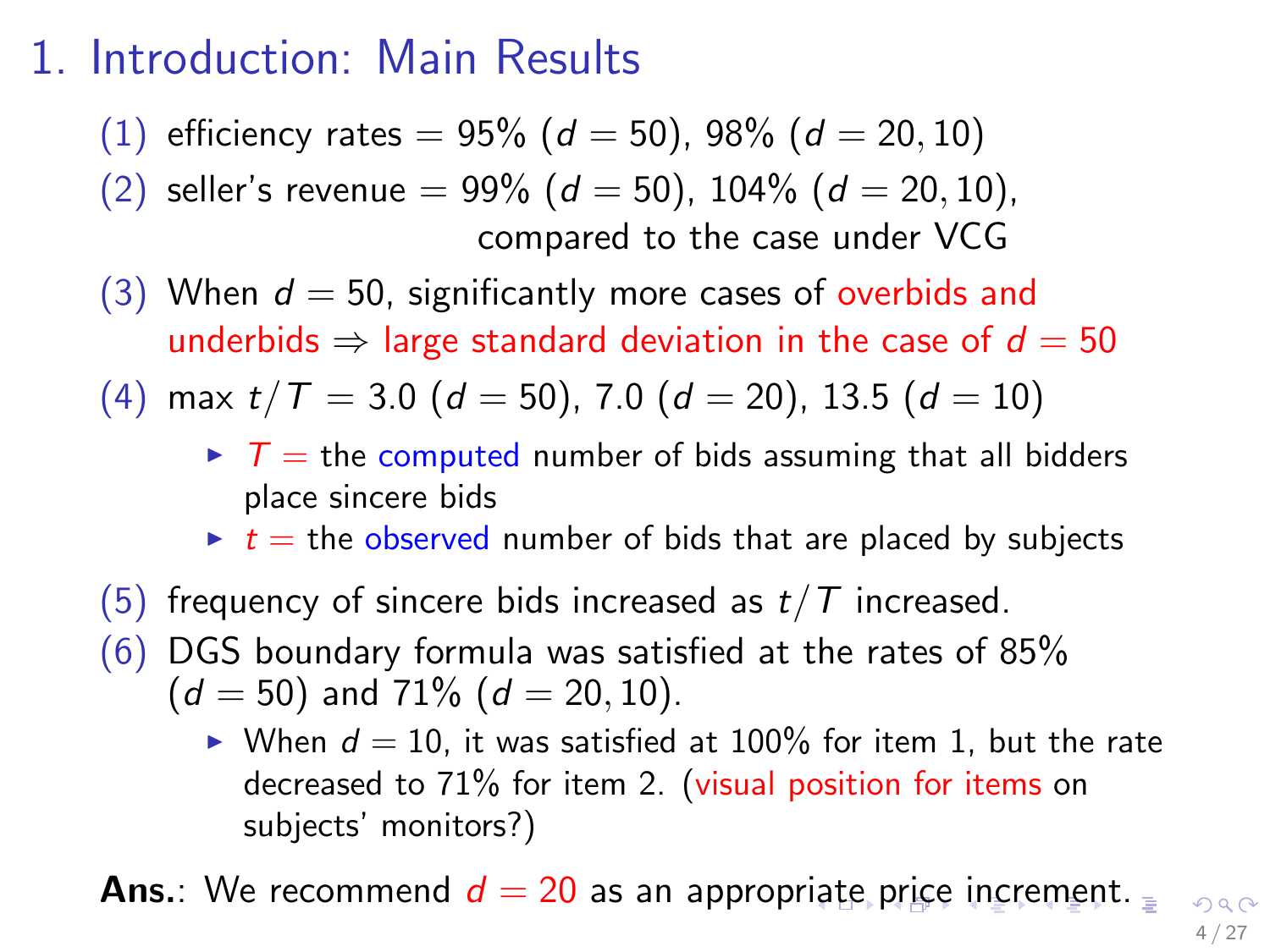# <span id="page-4-0"></span>2. Experimental Design: Session Info

- $\triangleright$  venue: ISER, Osaka University
- $\blacktriangleright$  participants: undergraduate students
- $\triangleright$  5 groups of 3 bidders, randomly matched in every auction.
- $\triangleright$  2 practice rounds  $+$  13 rounds for 2 virtual items
- $\triangleright$  points subjects earned were selected by the computer randomly from 4 out of the 13 rounds
	- $\triangleright$  The total amount of payment was total points for those 4 rounds in JPY (1 point  $=$  1 JPY) plus a compensation of 1,800 JPY for their participation.
- $\triangleright$  Data obtained in the last 10 auctions are used for our analysis.
- **Ex** average Raven score of subjects  $=$  about 12.5 for 16 questions excerpted from the 48 questions of the Raven APM test (measuring subjects' ability of pattern recognition).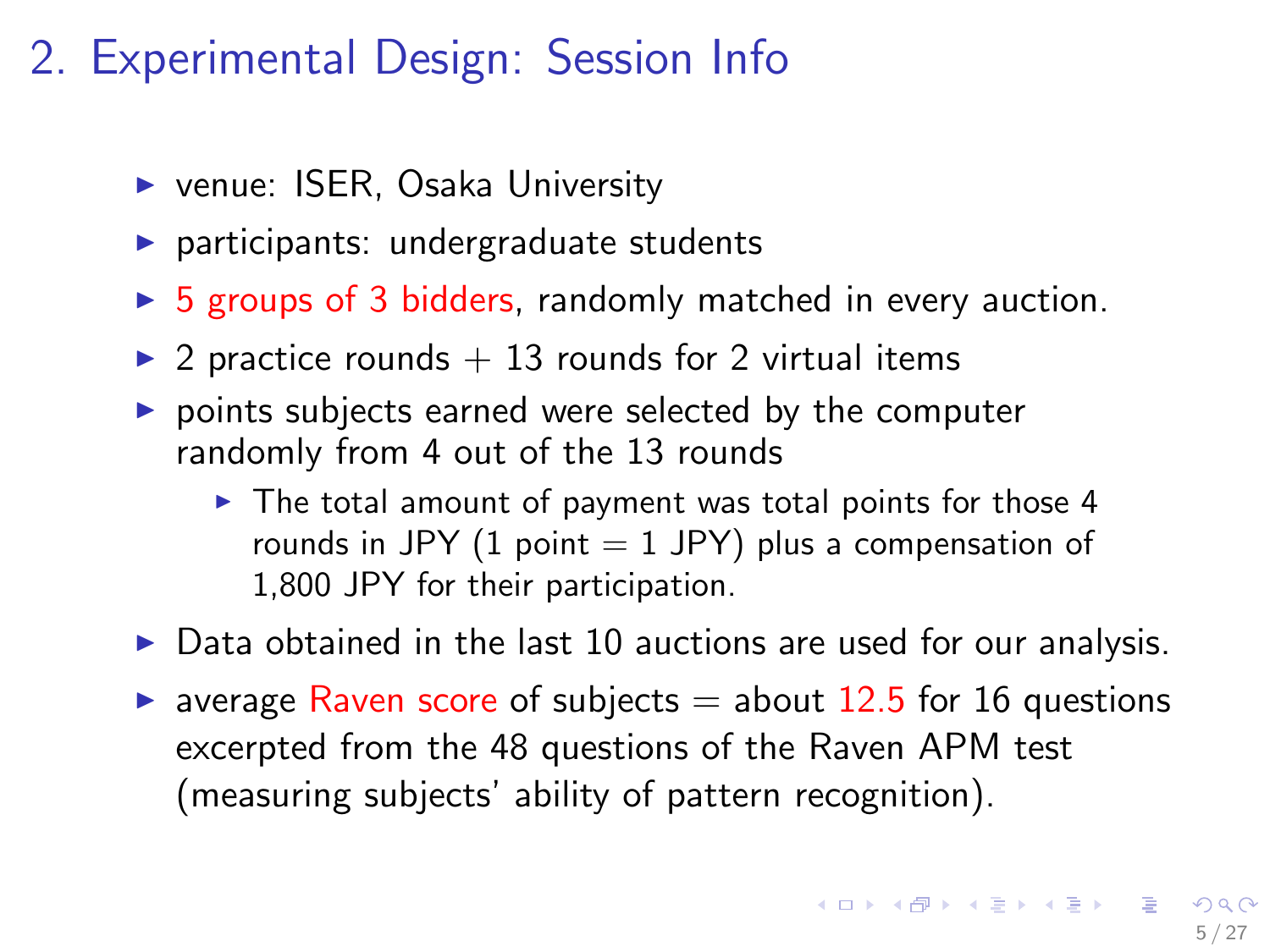## 2. Experimental Design: Raven Score of Non-students

The Raven scores of non-student general public were collected at the northern Osaka prefecture.





 $\Omega$ 6 / 27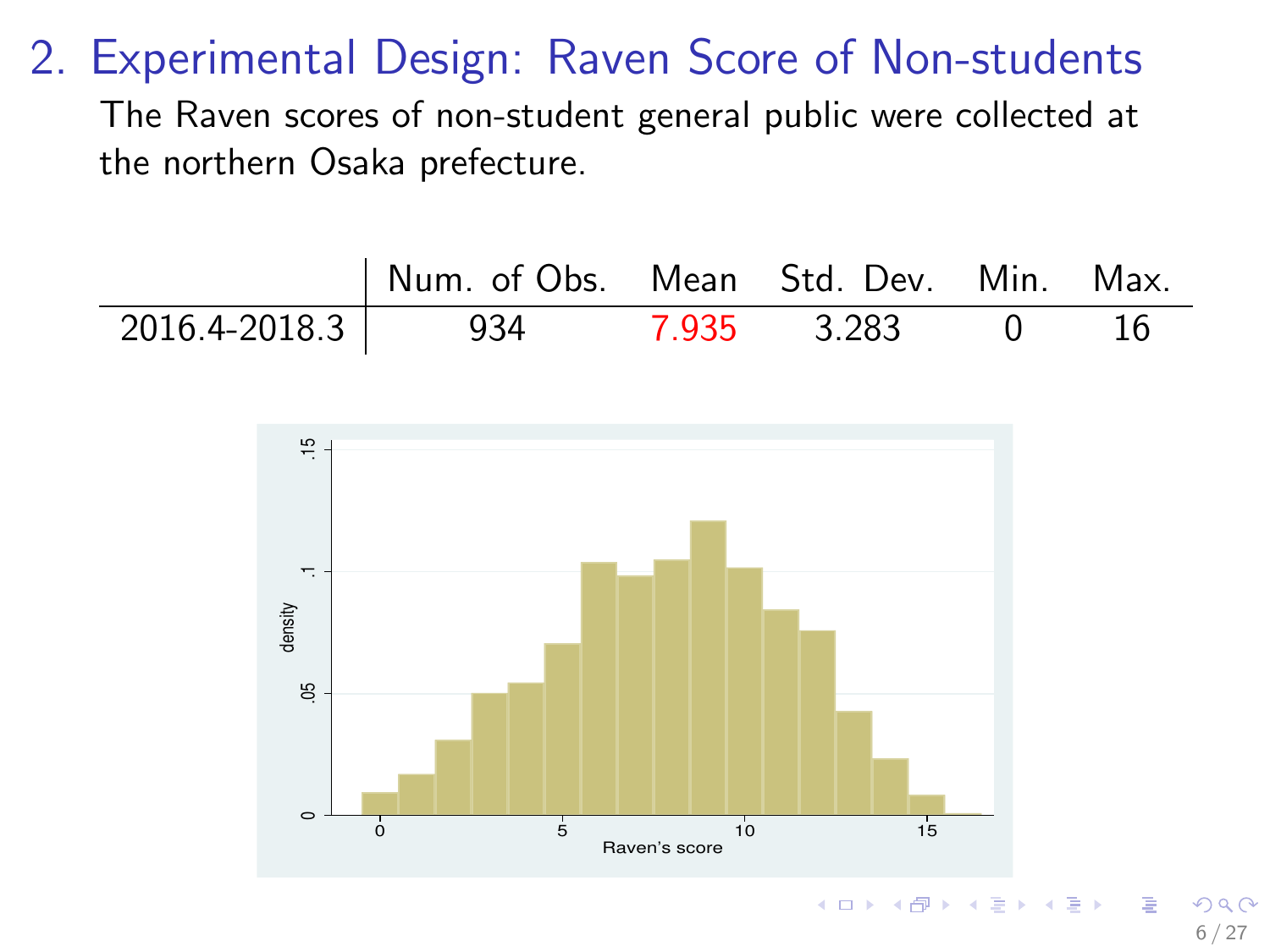| session        | amount of      | # of  | session       | avg. payment |
|----------------|----------------|-------|---------------|--------------|
| no.            | increment      | subj. | date          | per subject  |
| 1              | 50             | 15    | Apr. 23, 2018 | 2156.47      |
| $\overline{2}$ | 50             | 15    | Apr. 23, 2018 | 2168.27      |
| 3              | 50             | 15    | Apr. 24, 2018 | 2052.60      |
| 4              | 50             | 15    | Apr. 24, 2018 | 2227.60      |
| 5              | 20             | 15    | Oct. 26, 2018 | 2118.00      |
| 6              | 20             | 15    | Oct. 26, 2018 | 2266.67      |
| 7              | 20             | 15    | Nov. 30, 2018 | 2170.13      |
| 8              | 20             | 15    | Nov. 30, 2018 | 2213.27      |
| 9              | 10             | 15    | Mar. 19, 2019 | 2214.87      |
| 10             | 10             | 15    | Mar. 19, 2019 | 2197.87      |
| 11             | 10             | 15    | Mar. 20, 2019 | 2293.20      |
| 12             | 10             | 15    | Mar. 20, 2019 | 2230.13      |
| 13             | sim. 1st price | 15    | Nov. 4, 2020  | 2063.87      |
| 14             | sim. 1st price | 15    | Nov. 4, 2020  | 2056.33      |

Table: Features of the experimental sessions.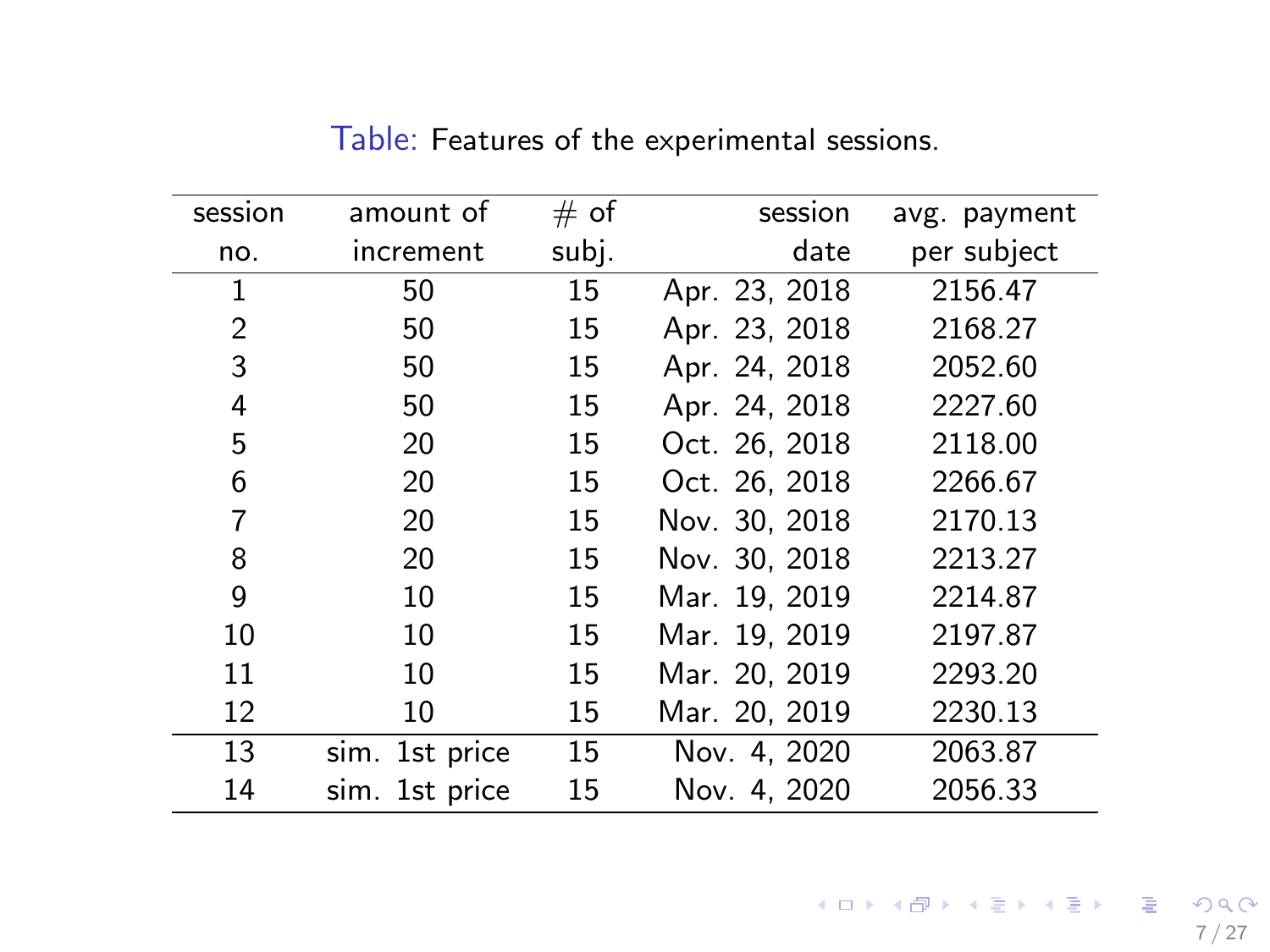2. Experimental design: approx DGS

- $\triangleright$  valuation of each item  $\sim U[0, 500]$ , independently of the other bidders' valuations. private information.
- $\triangleright$  Each bidder placed a bid or withdraw in turn, corresponding to the offered prices of the items going up from 0 in pre-announced increments of  $d = 50$  (20, 10).
- $\triangleright$  Bidding was subject to a time limit of 10 seconds.
	- $\triangleright$  Unless any bids were not placed within the time limit, the bidder was automatically withdrawn by the computer.

8 / 27

 $\mathbf{A} \otimes \mathbf{B} \rightarrow \mathbf{A} \otimes \mathbf{B} \rightarrow \mathbf{A} \otimes \mathbf{B} \rightarrow \mathbf{A} \otimes \mathbf{B} \rightarrow \mathbf{B} \otimes \mathbf{B}$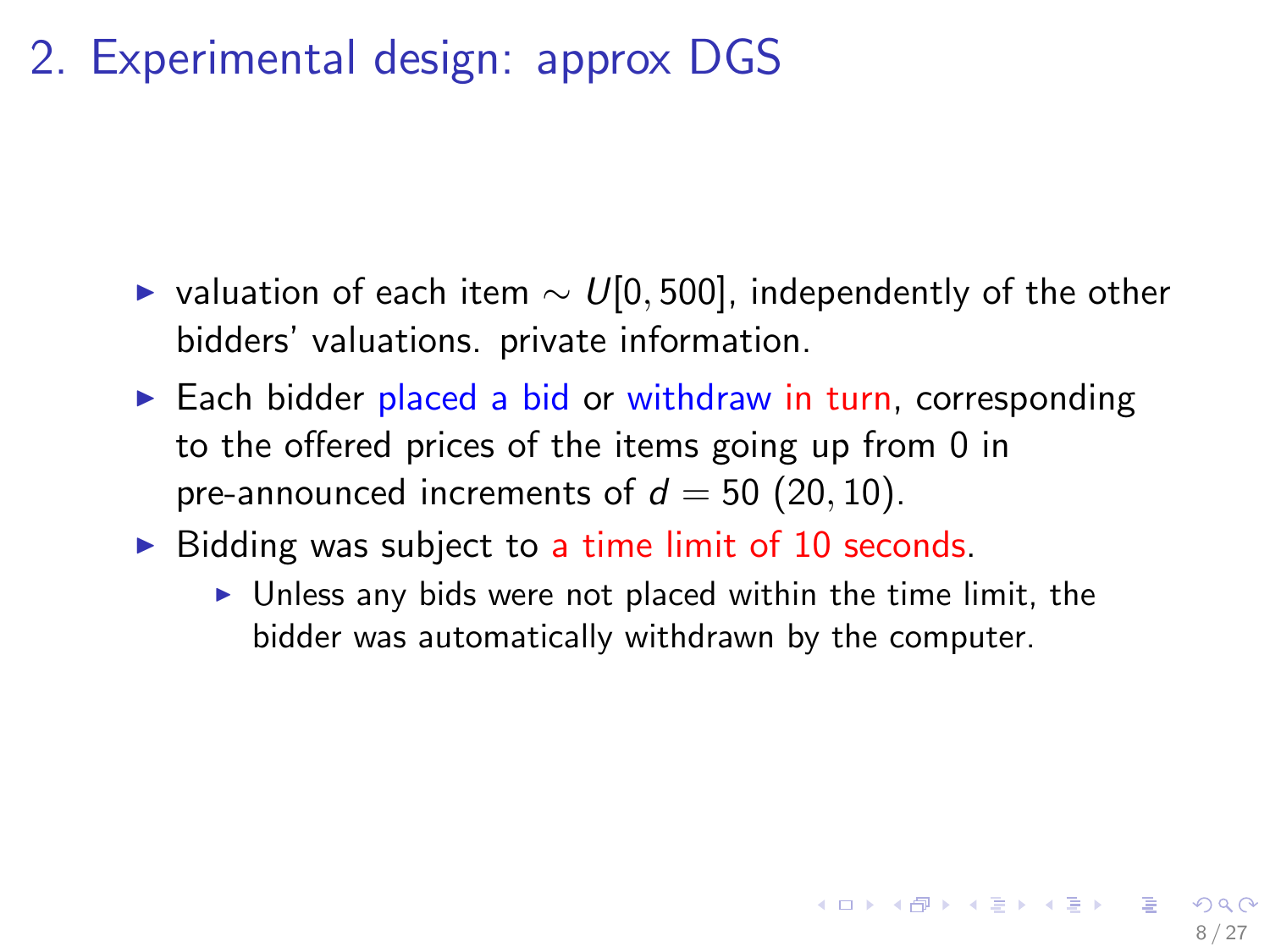#### <span id="page-8-0"></span>Guest

### You are guest1 in group1.

| <b>Item Name Your Value</b> |     | Price | <b>Bid</b> | Result |  |  |  |  |
|-----------------------------|-----|-------|------------|--------|--|--|--|--|
| item 1                      | 477 | n     | <b>Bid</b> |        |  |  |  |  |
| item <sub>2</sub>           | 475 | n     | <b>Bid</b> |        |  |  |  |  |
| Withdraw                    |     |       |            |        |  |  |  |  |
| <b>Bid within 8 seconds</b> |     |       |            |        |  |  |  |  |

Figure: Guest 1 can choose to either bid on item 1, bid on item 2, or withdraw, by pressing on the corresponding button.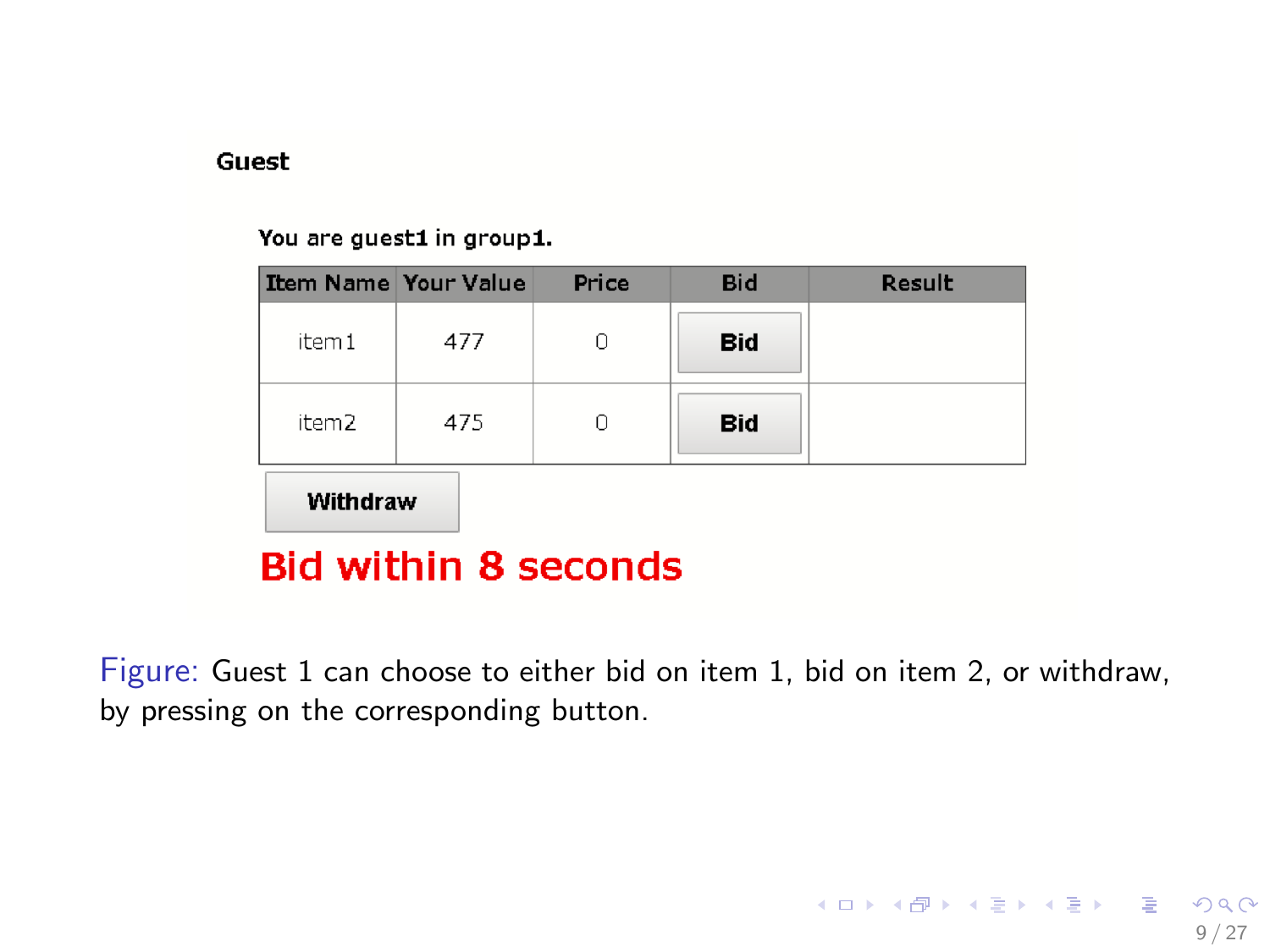### Guest

### You are guest1 in group1.

| <b>Item Name Your Value</b> |     | Price | <b>Bid</b> | Result           |
|-----------------------------|-----|-------|------------|------------------|
| item 1                      | 477 | 50    | <b>Bid</b> | Temporary Winner |
| item <sub>2</sub>           | 475 | 0     | <b>Bid</b> |                  |
| Withdraw                    |     |       |            |                  |

Figure: Guest 1 is the tentative winner of item 1. The price of item 1 is raised up to 50 for the others.

- $\triangleright$  tie-breaking rule: If Guest 2 bids on item 1, then Guest 2 becomes the new tentative winner.
- $\triangleright$  After Guest 3 made his or her first decision, if any of the bidders withdraws, then the auction en[ds.](#page-8-0)

 $OQ$ 10 / 27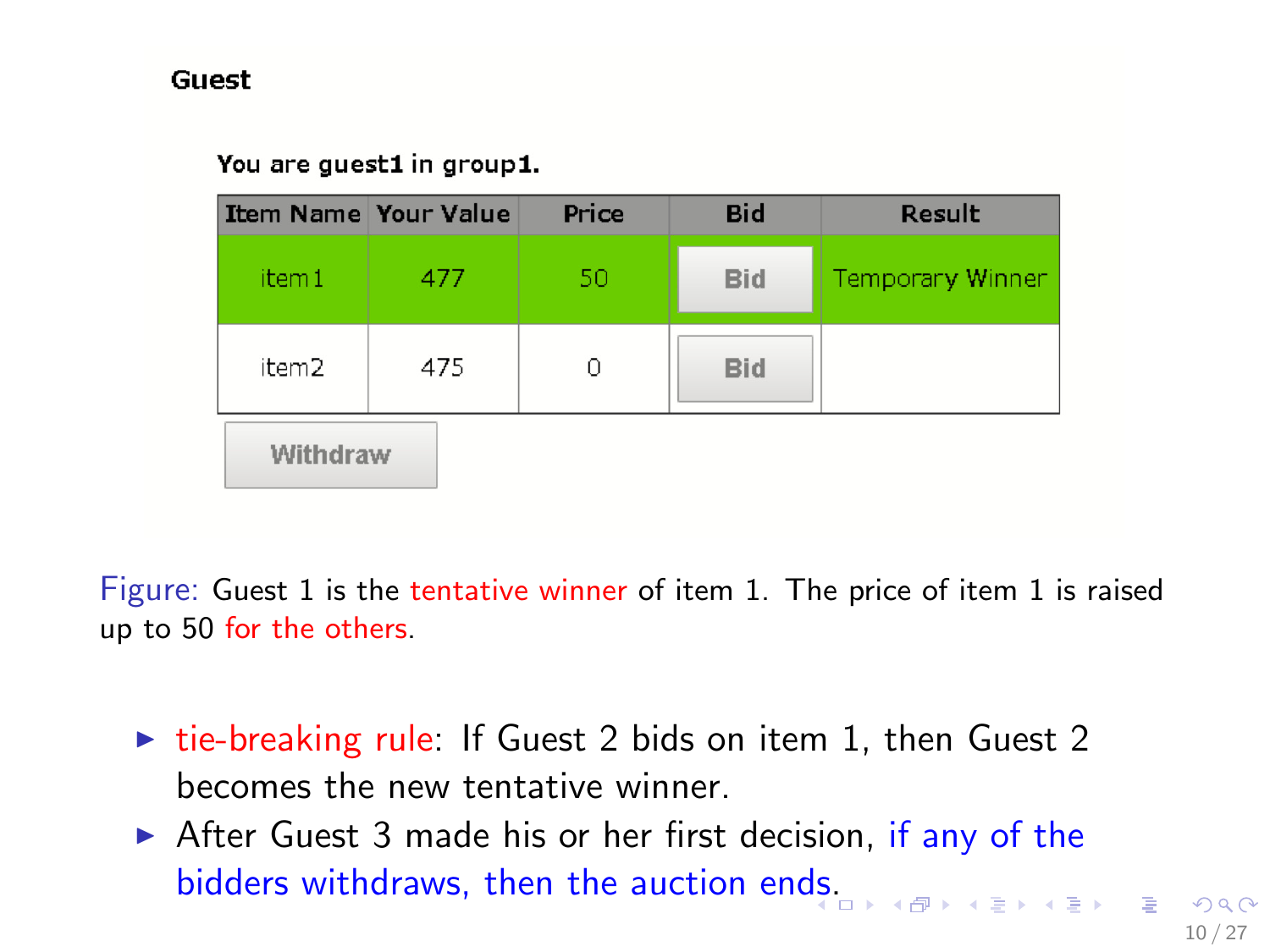- If no bidder withdraws, then the auction proceeds.
- In the next step and after, the guest who got out of being a tentative winner earlier makes a choice in the same way.
- If any of the bidders withdraws, then the auction ends.

#### Guest

You are quest1 in group1.

| <b>Item Name Your Value</b> |     | Price | <b>Bid</b> | <b>Result</b> |
|-----------------------------|-----|-------|------------|---------------|
| item 1                      | 477 | 250   | <b>Bid</b> | WIN           |
| item <sub>2</sub>           | 475 | 200   | <b>Bid</b> |               |
| Withdraw                    |     |       |            |               |

Auction Over. You got item1 for 200, You got 277 points.

Figure: Guest 1 obtains item 1 at the price of 200. Note that 250 the displayed on the monitor was the price for the other bidders.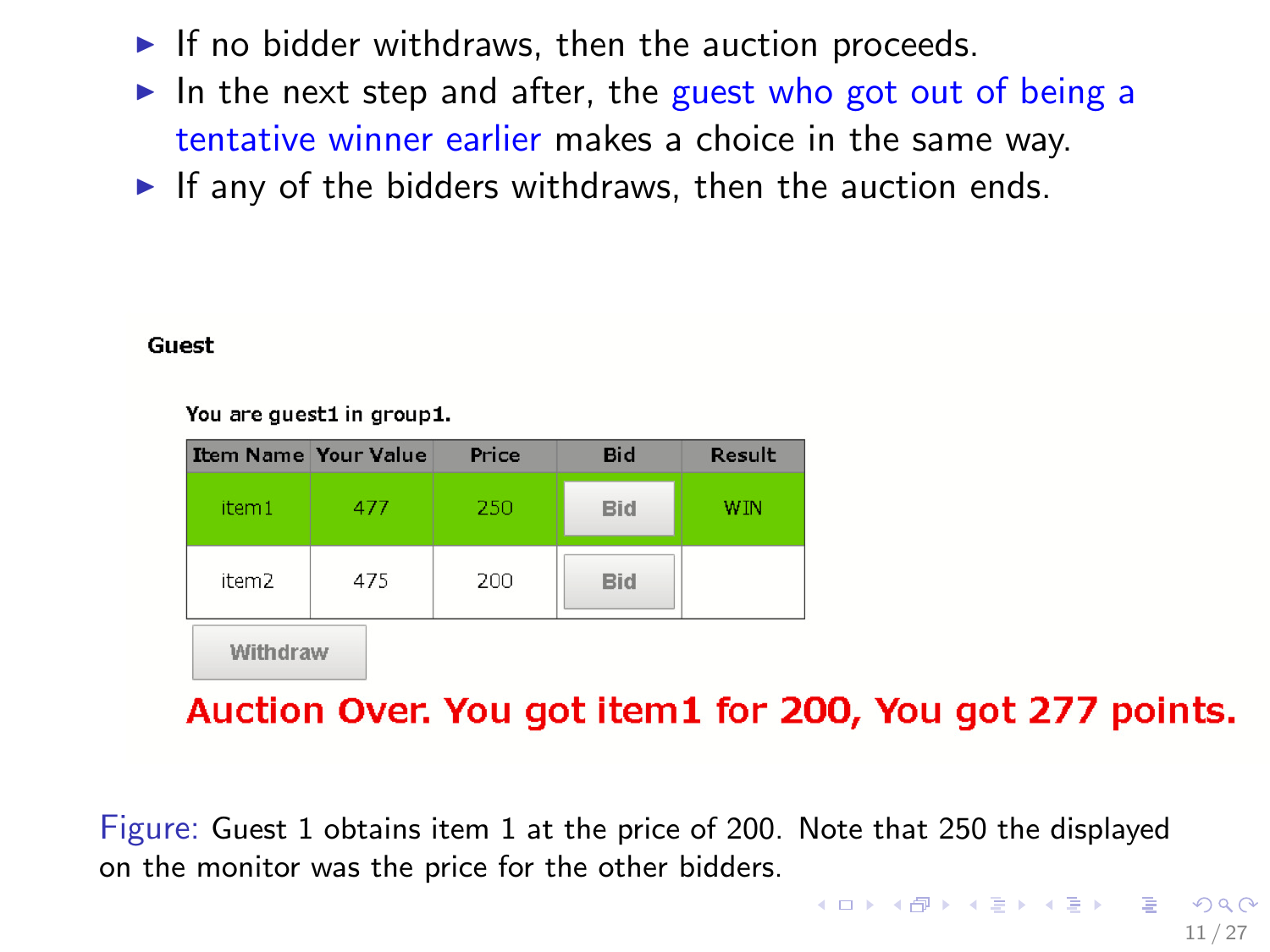## 3. Results: Efficiency Rate and Seller's Revenue

We analyze the data taken from the last 10 out of 13 rounds. Let  $\hat{\mathbf{x}} = (\hat{x}_1, \hat{x}_2, \dots, \hat{x}_n)$  be an observed allocation. The rate of efficiency is defined by

$$
\frac{\sum_{i \in \mathcal{N}} V_i(\hat{x}_i)}{\text{the optimal value of the VCG mechanism}}.
$$
 (1)

The rate of seller's revenue (profit) is defined by

the total amount of observed payments the total amount of optimal payments  $(2)$ 

where the total amount of optimal payments is calculated under the assumption that every bidder truthfully bids his or her (unit) valuations under the VCG with unit-demand constrained bidders.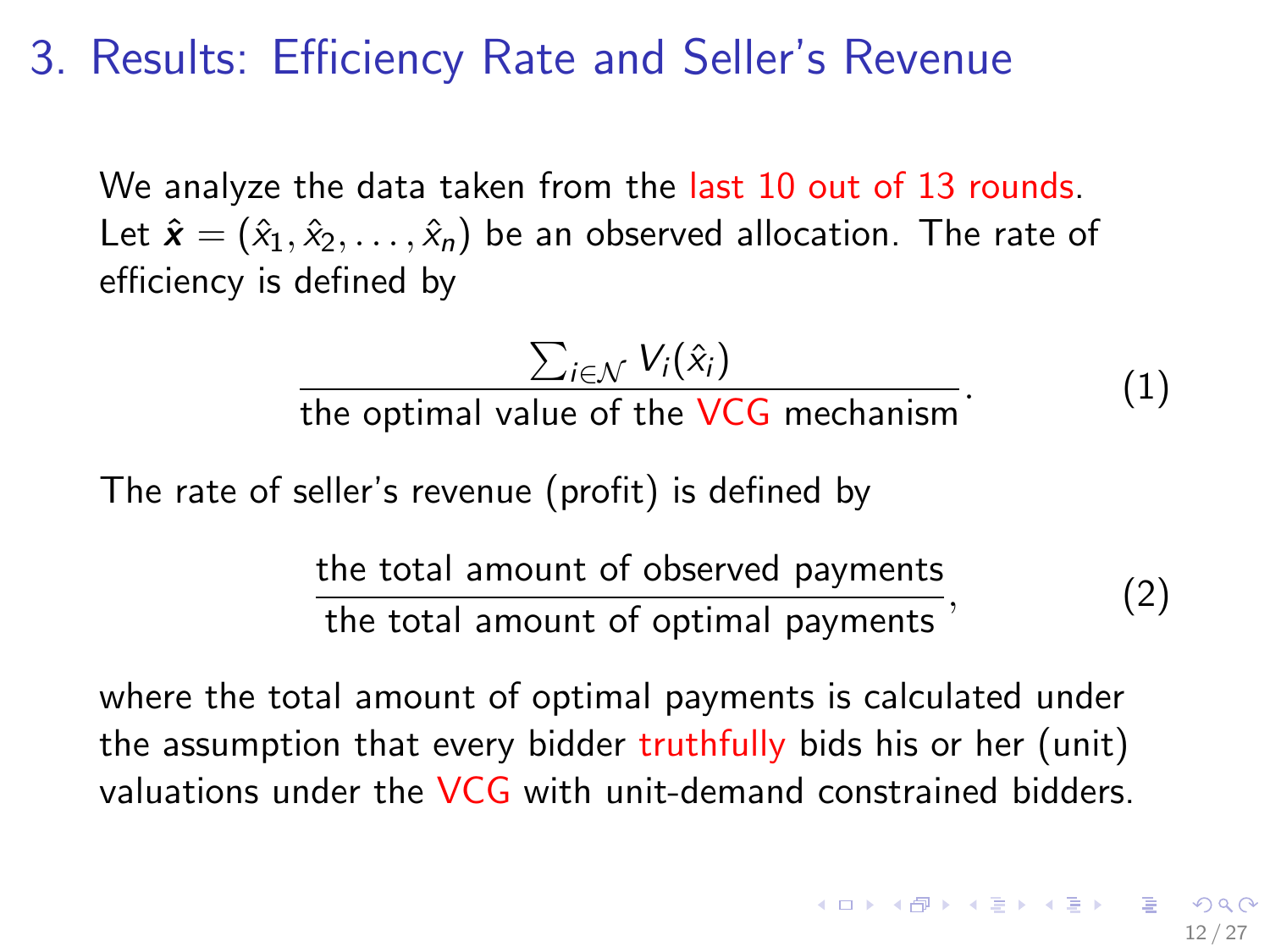Hypothesis 1: As the increment of prices are larger, (1) the rate of efficiency decreases on average, and (2) the rate of seller's revenue decreases on average.

**Observation 1:** The Hypothesis 1 was affirmatively confirmed between the case of  $d = 20$  and  $d = 50$ .

13 / 27

K ロ ▶ K @ ▶ K 할 ▶ K 할 ▶ → 할 → 9 Q @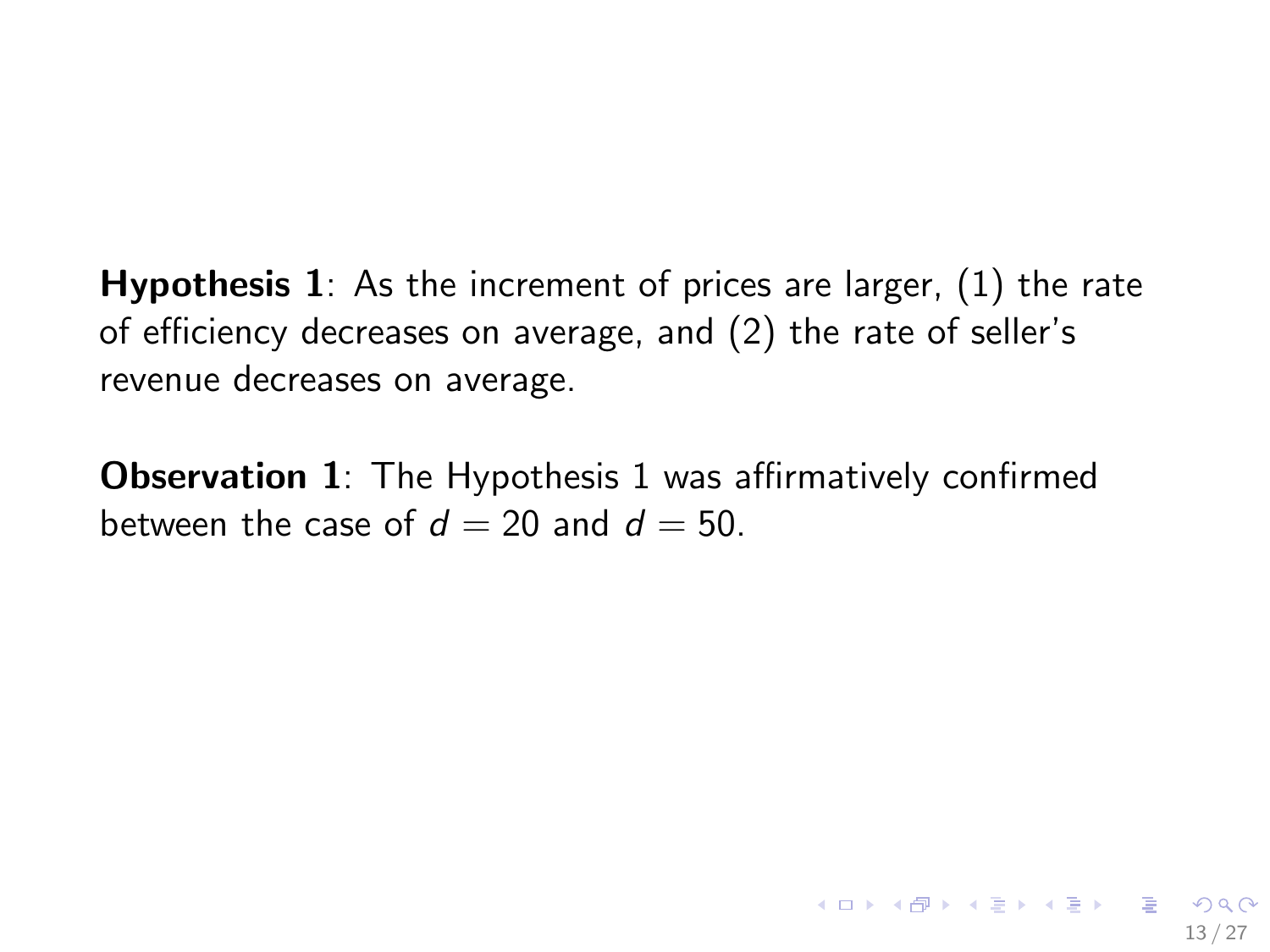- $\triangleright$  Sample size = 200 (10 rounds, 5 groups, 4 sessions) for each price increment.
- $\triangleright$  The two-sided Brunner-Munzel test (BM)
- $\triangleright$  the null hypothesis is that there is no difference in those averages between two different price increments, which is rejected at the 5% significance level.

| price incre. | $d=10$ | $d=20$            | $d = 50$ |  |
|--------------|--------|-------------------|----------|--|
| mean         | 0.9762 | 0.9675            | 0.9574   |  |
| st.dev.      |        | $0.0773$   0.0953 | 0.1044   |  |
| p-value (BM) | 0.1202 |                   |          |  |
|              |        | 0.0323            |          |  |

Table: The rates of efficiency.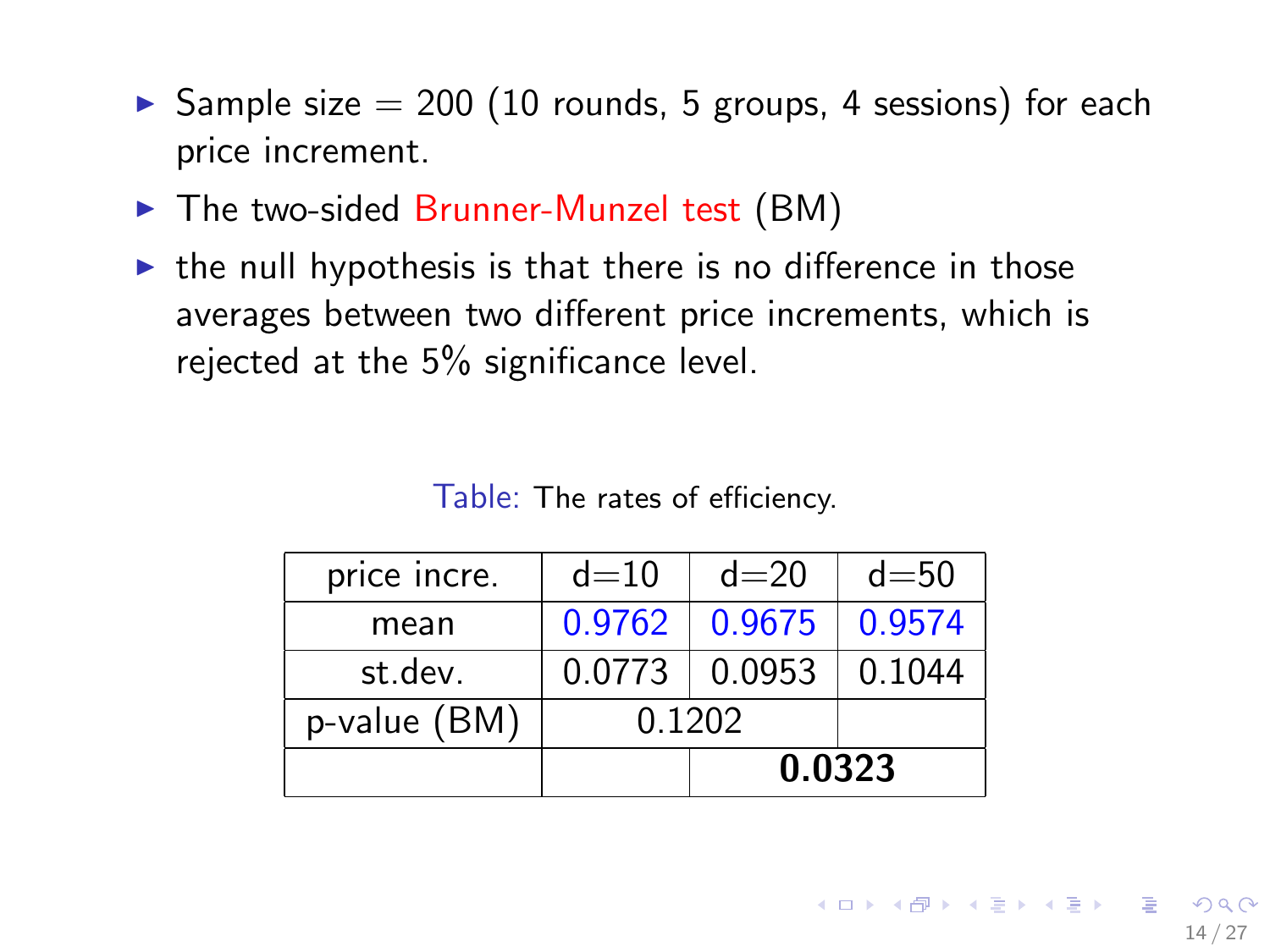Table: The rates seller's revenue.

| price incre. | $d=10$ | $d=20$ | $d = 50$ |  |  |
|--------------|--------|--------|----------|--|--|
| mean         | 1.0433 | 1.0353 | 0.9997   |  |  |
| st.dev.      | 0.2496 | 0.3043 | 0.6230   |  |  |
| p-value (BM) | 0.6792 |        |          |  |  |
|              |        | 0.0024 |          |  |  |

Overbids were observed.  $(15x10=150$  obs. in a session)

- $d = 50$ : 29, 20, 23, and 30 cases;  $d = 20$ : 11, 11, 14, and 7 cases:  $d = 10: 6, 4, 10,$  and 5 cases
- $\triangleright$  Not necessarily in early rounds.  $\Rightarrow$  Non-pecuniary benefits?
- In taking the average, the amount of underbids cancelled the magnitude of overbids in  $d = 50$ . (The large increment of prices incurred a larger st. dev. in seller's revenue.)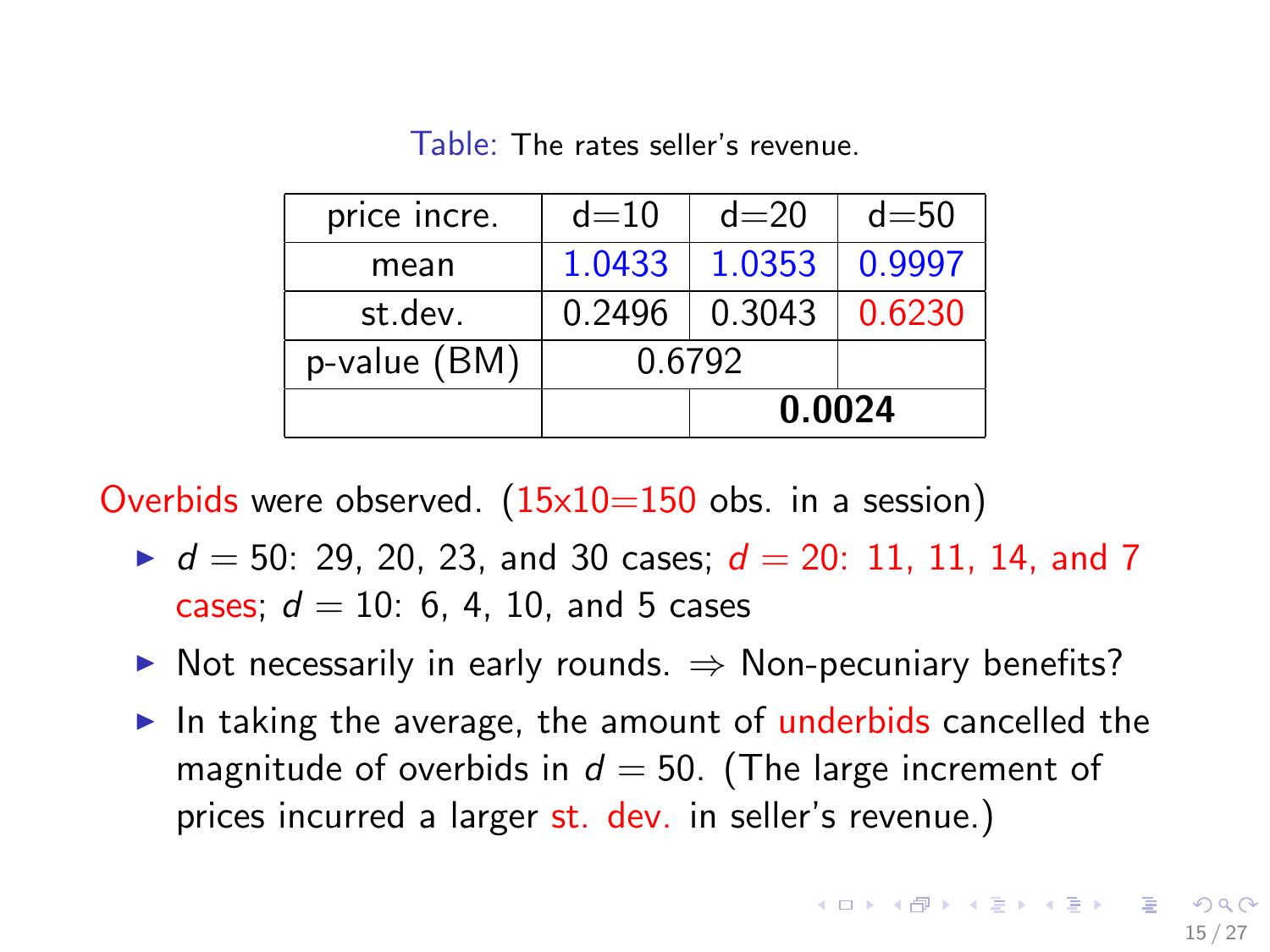## 3. Results: Subjects' behavior

Hypothesis 2: Subjects tend to bid more sincerely as auctions proceed.

### Observation2: Affirmatively confirmed.

- $\triangleright$  T: the desirable number of bids in an auction in which every bidder sincerely bids for any turn. (derived by simulation)
- $\rightarrow t$ : the observed number of bids in the auction.

$$
\frac{t}{T} \neq 1 \Rightarrow \text{Some bidders did not since rely bid.}
$$

The label  $\ell_t$  indicates whether the player  $b(t)$  bids sincerely according to his or her valuation for each item, that is,

$$
\ell_t = \begin{cases} 0 & \text{if } \text{argmax} \{ v_i^{b(t)} - p_i^t \mid i \in I \} = i(t), \\ 1 & \text{otherwise. (insince } \text{bids)} \end{cases}
$$
(3)

16 / 27

イロト 不優 ト 不差 ト 不差 トー 差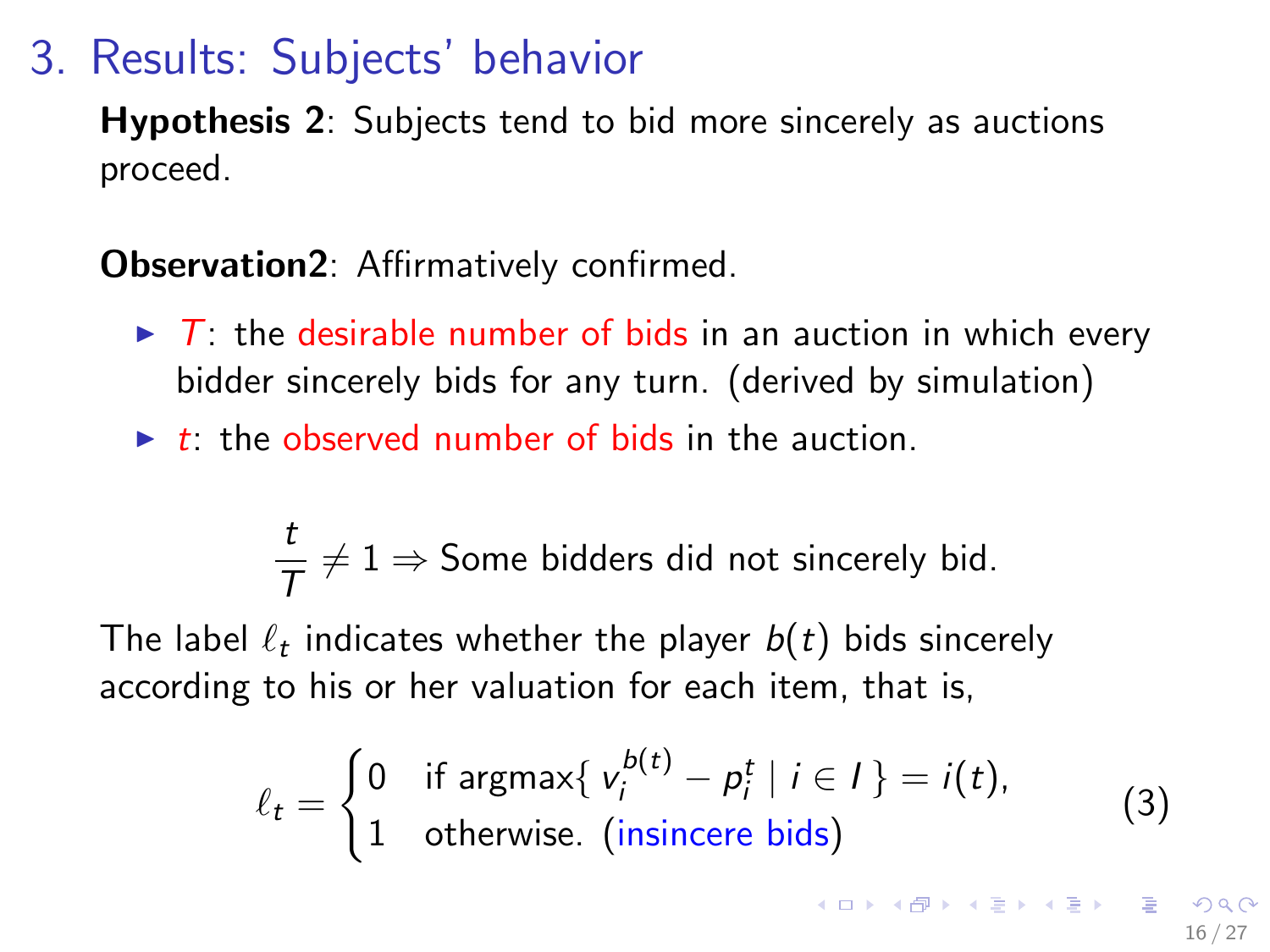

Figure: Price increment  $= 50$ .

メロトメ 御 トメ 君 トメ 君 トッ 君  $QQ$ 17 / 27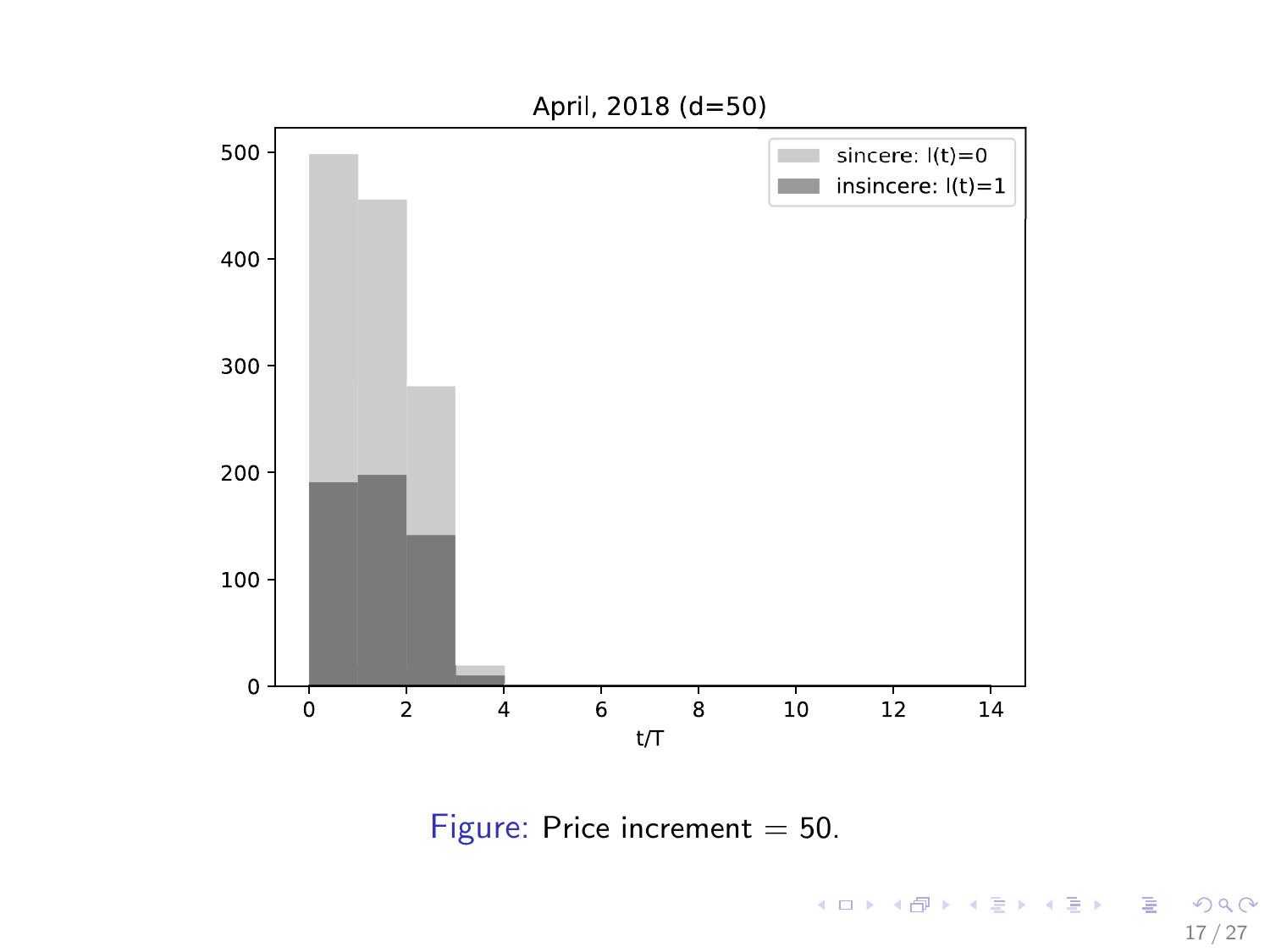

Figure: Price increment  $= 20$ .

K ロ X (日) X (日) X (日) X (日) X (日) X (日) X (日) X (日) X (日) X (日) X (日) X (日) 18 / 27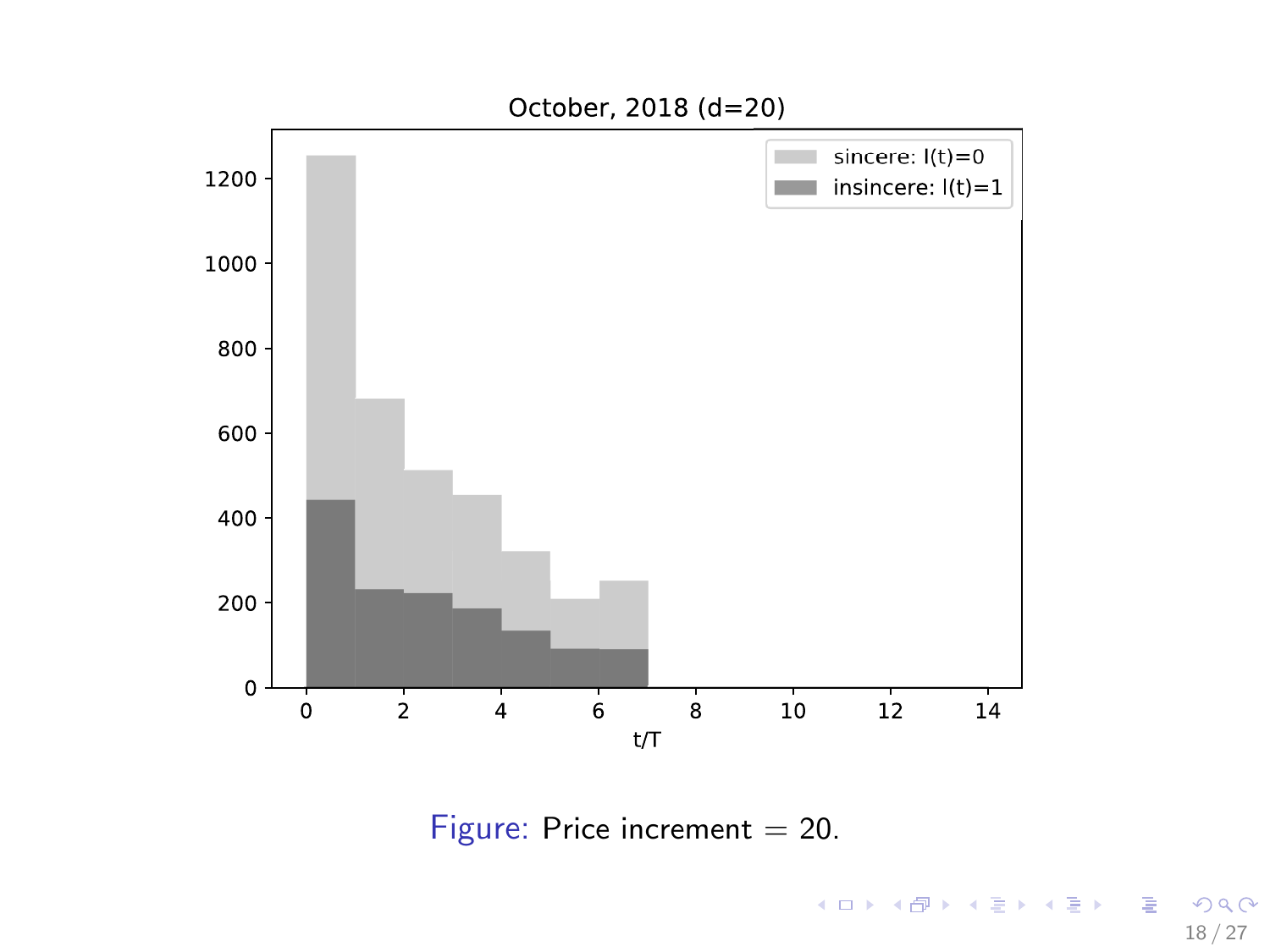

Figure: Price increment  $= 10$ .

K ロ X K 레 X K 회 X X 회 X 및 X X O Q Q O 19 / 27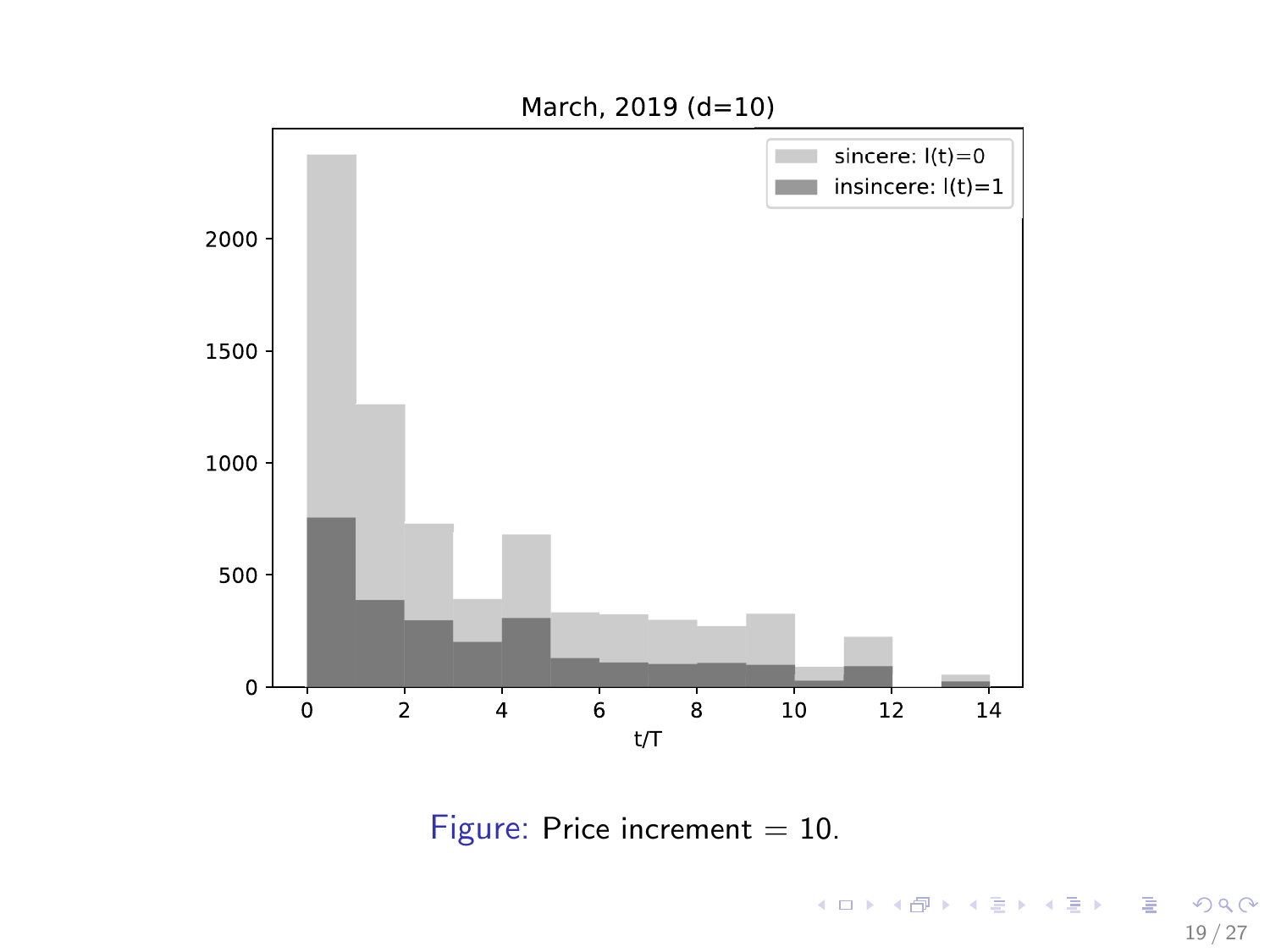(Those histograms does not represent the ratio of 0 and 1. They are imply overlapped.)

$$
x_{t,1}=t/T,\t\t(4)
$$

$$
x_{t,2} = v_1^{b(t)} - p_1^t
$$
, (valuation - price, item 1) \t\t(5)

$$
x_{t,3} = v_2^{b(t)} - p_2^t
$$
, (valuation - price, item 2) \t(6)  

$$
x_{t,4} = \begin{cases} 0 & \text{if } i(t) = i^{\text{pre}}(t), \\ 1 & \text{otherwise, (bidders } i \text{ changed options)} \end{cases}
$$
 (7)

where  $b(t)$  stands for the bidder at time t,  $i(t)$  and  $i^{pre}(t)$ represent the item for which  $b(t)$  bids and the item for which  $b(t)$ bids at the most recent time, respectively. ( $x_{t,4} = 0$  for  $t \le 3$ .)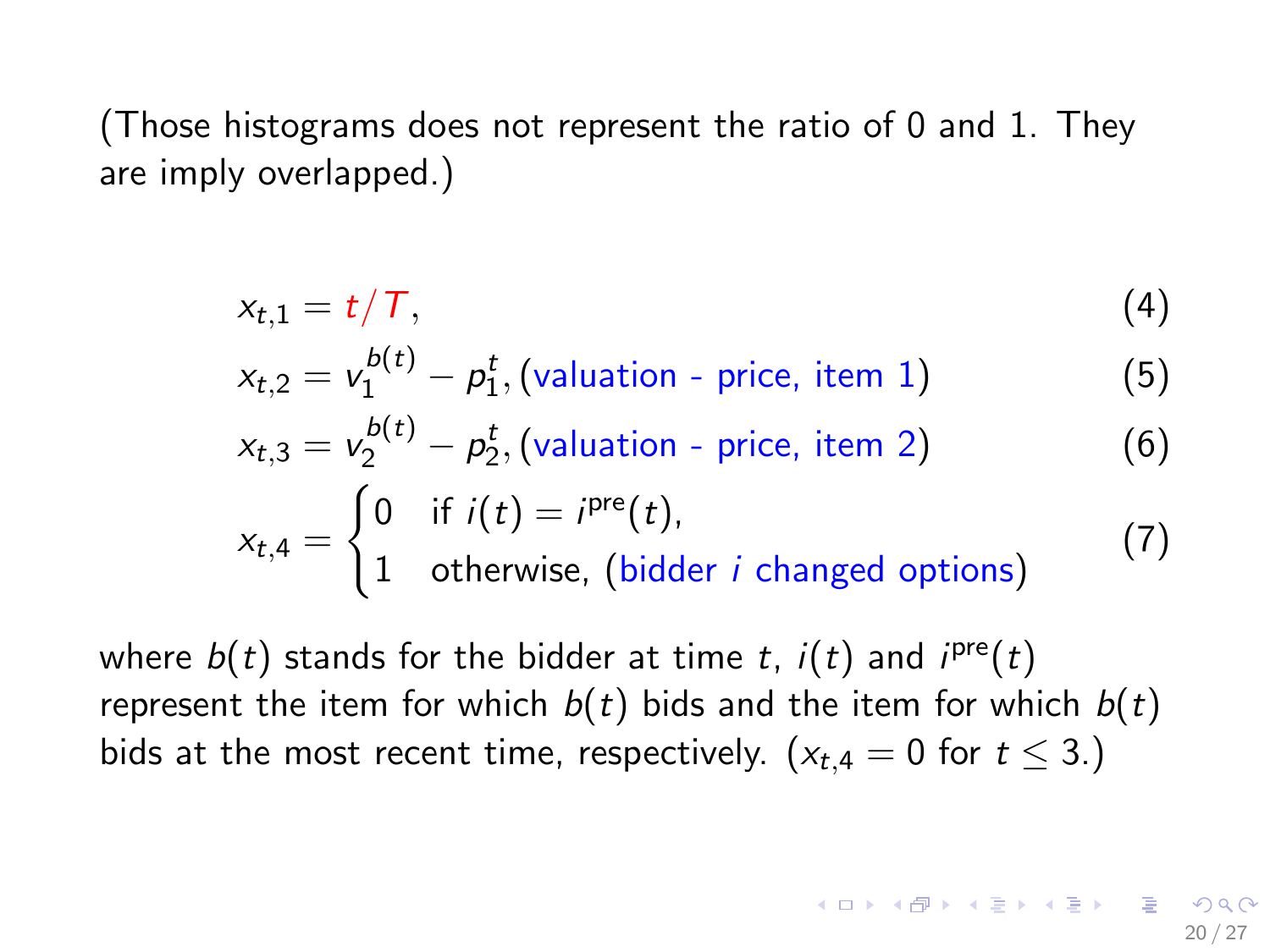### Table: Summaries of dataset and classification by SVM-SM.

| price  | $#$ of  |           | estimates |           |                       |        |  |
|--------|---------|-----------|-----------|-----------|-----------------------|--------|--|
| incre. | samples | W1        | W         | W         | <b>W</b> <sub>4</sub> | ratio  |  |
| 50     | 1794    | $-0.6000$ | $-0.0006$ | $-0.0003$ | 0.0039                | 0.7648 |  |
| 20     | 5091    | $-0.2385$ | $-0.0007$ | $-0.0013$ | በ 1240                | 0.7714 |  |
| 10     | 10019   | $-0.1238$ | -0.0017   | -0.0016   | 0.1851                | 0.7544 |  |

 $\triangleright$  Misclassification ratios were remarkably high in discriminant analysis.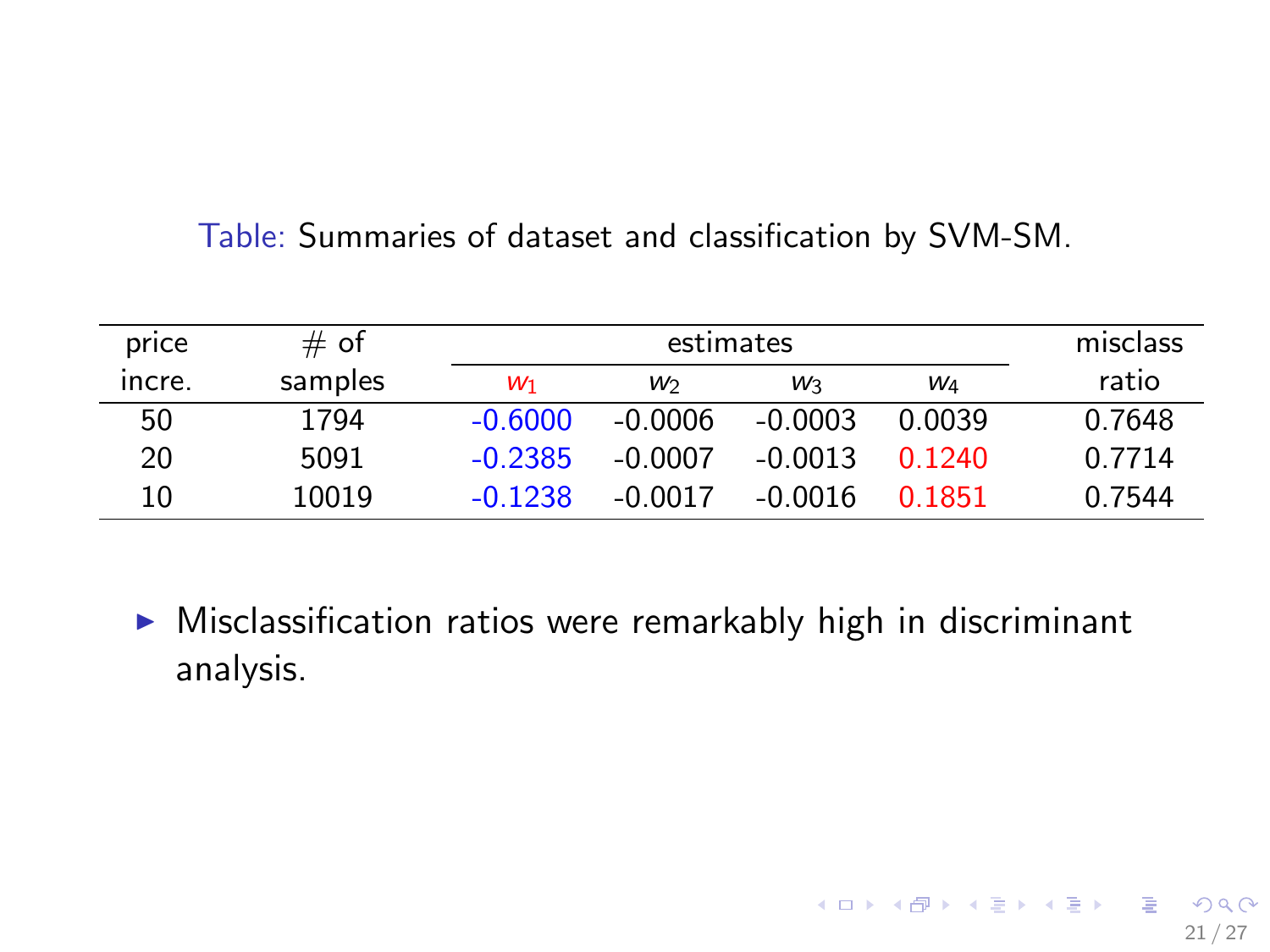### Table: Results of Logistic Regression Analysis.

| price  |       |           | estimates      |             |        |           |  |
|--------|-------|-----------|----------------|-------------|--------|-----------|--|
| incre. |       | $W_1$     | W <sub>2</sub> | W3          | W4     | $R^2$     |  |
| 50     |       | $-0.5441$ | $-0.0001$      | 0.0006      | 0.1915 | $-0.0350$ |  |
|        | p-val | < 0.0001  | 0.8885         | 0.0856      | 0.0571 |           |  |
| 20     |       | $-0.2689$ | 0.0004         | $-0.0001$   | 0.0356 | $-0.0685$ |  |
|        | p-val | < 0.0001  | 0.0379         | 0.6200      | 0.5857 |           |  |
| 10     |       | $-0.1305$ | $-0.0011$      | $-0.0009$   | 0.3757 | $-0.0830$ |  |
|        | p-val | 0.0001    | 0.0001         | $<\,0.0001$ | 0.0001 |           |  |

- As  $t/T$  increases, the fraction of insincere bids decreases in  $d = 50, 20, 10. \Rightarrow$  How long did the chain of sincere bids last immediately before the settlement of the auctions?
- $\triangleright$  When  $d = 10$ , bidders who changed options did not place sincere bids.
	- $\triangleright$  We observed this tendency also in the cases of  $d = 20, 10$ by using another statistical test.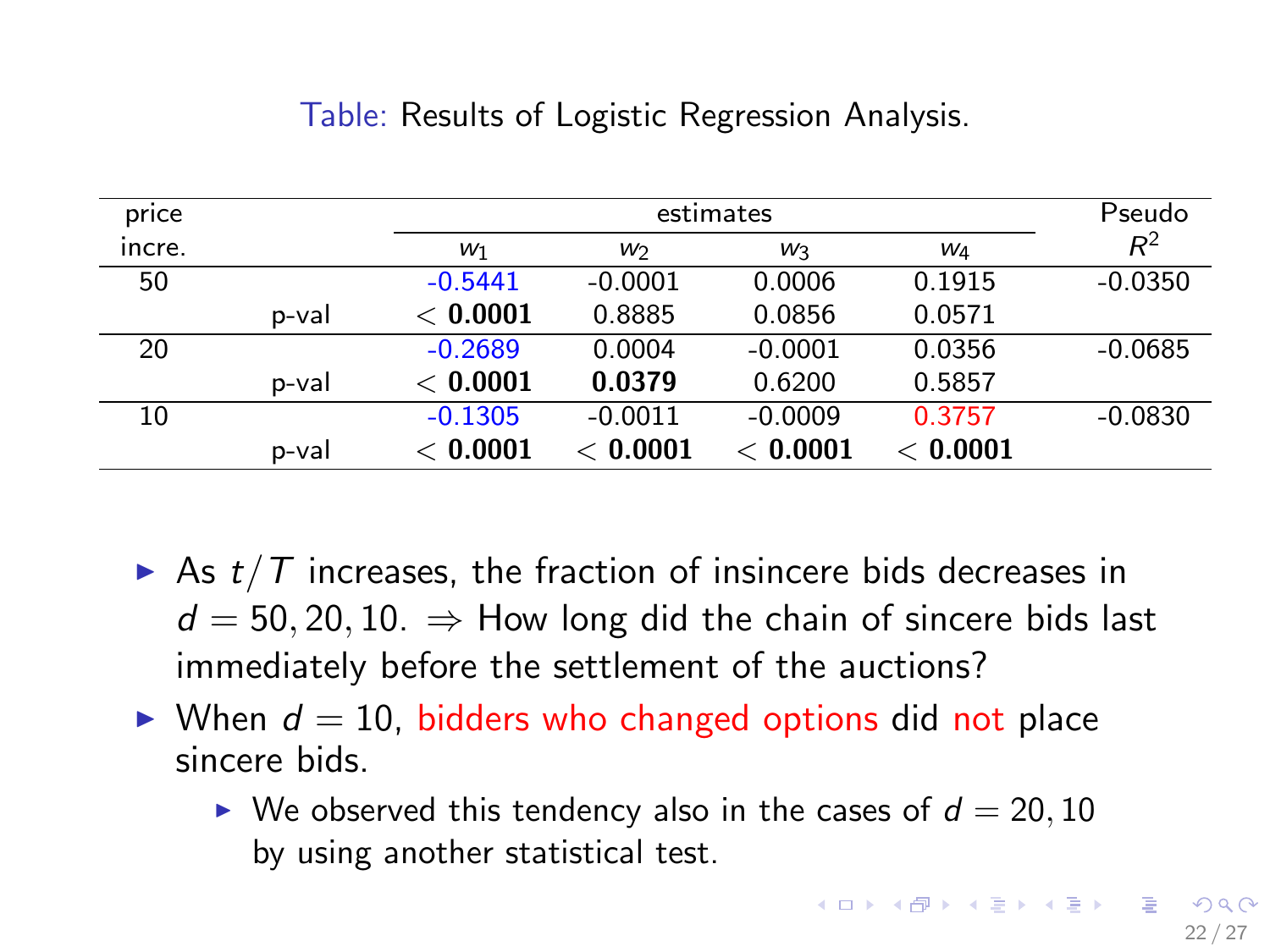- $\triangleright$  When the bid immediately before the settlement (last bid) was a sincere bid, how long did the chain of sincere bids last, counting backwards from the last bid?
	- It was only 1.315 on average, when  $d = 50$ .

We are currently counting the number of chains of sincere bids which last at least 3 immediately before the last bids.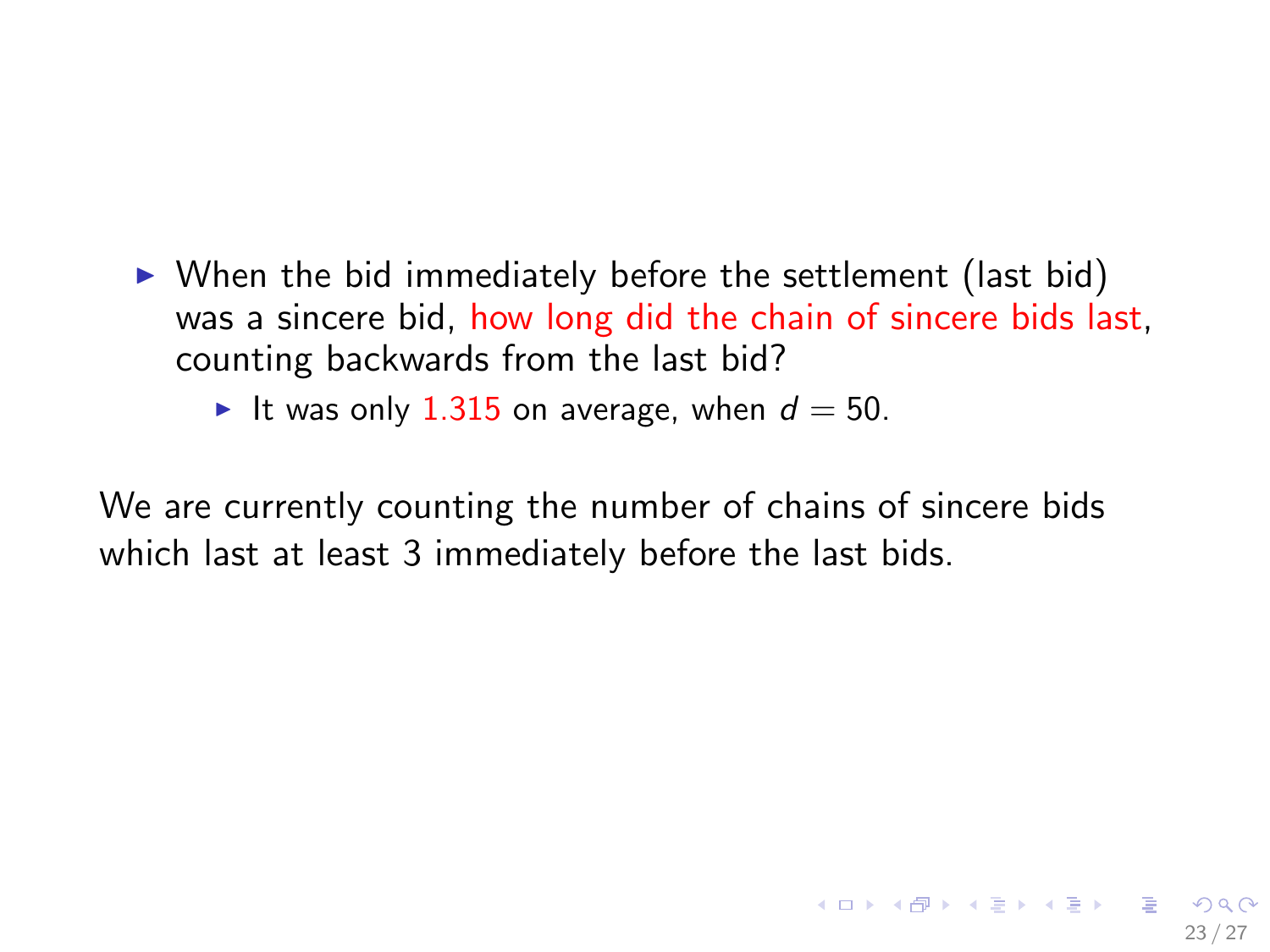3. Results: Approximation Error in DGS Boundary Formula

The boundary of the outcomes under Approx DGS:

 $|p_i - p_i^*| \le d \cdot \min\{n, m\},\$ 

where  $\boldsymbol{p}_i$  is the final price of item  $i$  the winner pays under  $\boldsymbol{\mathsf{approx}}$ DGS, and  $p_i^*$  represents the minimum price of item *i* at Walrasian equilibria which attained by exact DGS.

Hypothesis 3: As increment of prices becomes larger, the fraction of approximation errors in the DGS boundary formula increases.

**Observation 3**: Affirmatively observed between  $d = 50$  and  $d = 10$ : It was satisfied with the cases of 71% ( $d = 10, 20$ ) to 85%  $(d = 50)$  on average.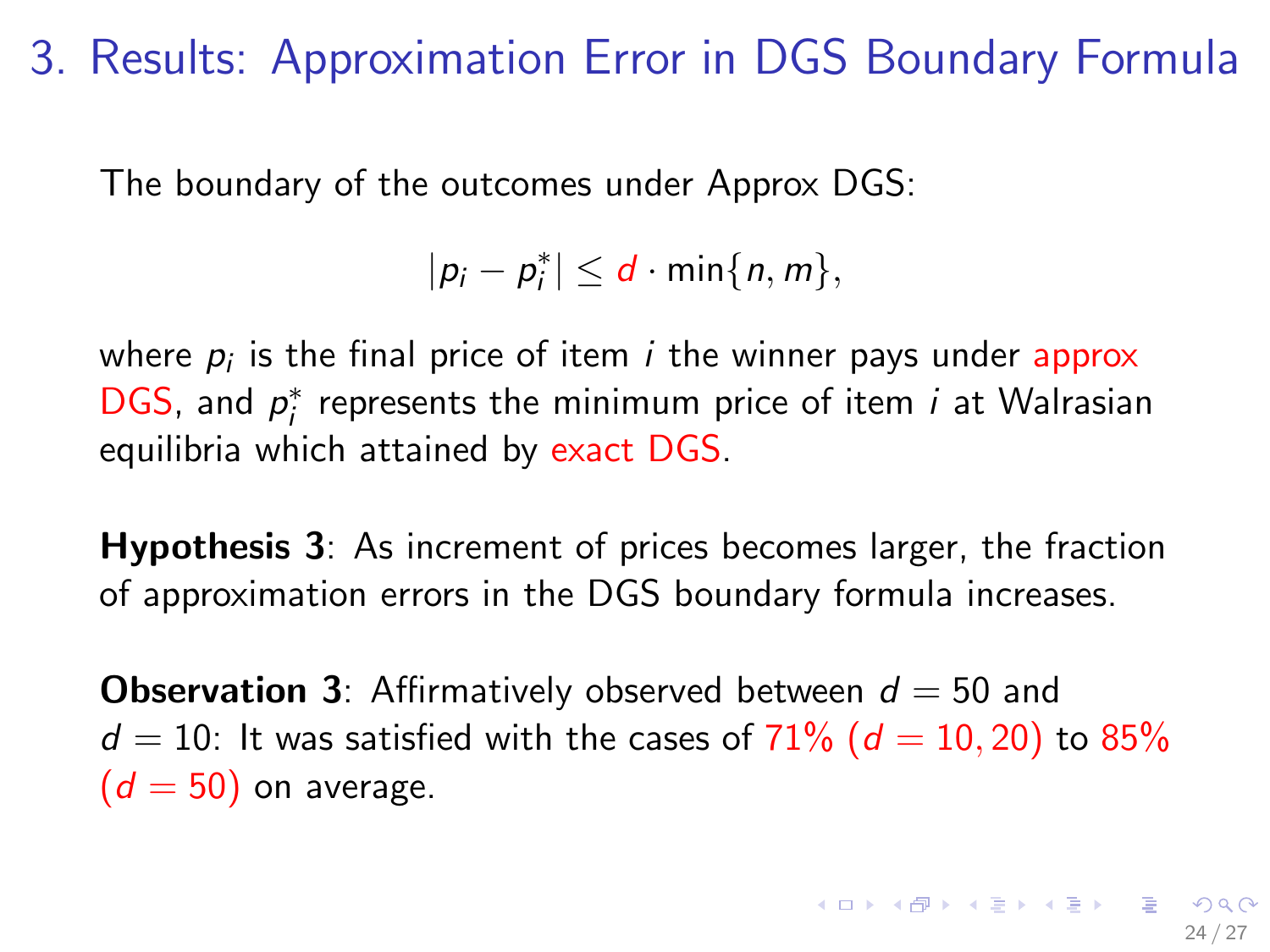Table: Summaries of Results: Approximation Formula.

|    | $ p_1-p_1^* $ | $ p_2 - p_2^* $ |       |               |               |               |               |
|----|---------------|-----------------|-------|---------------|---------------|---------------|---------------|
| d  | < 2d          | < 2d            | both  | $p_1 > p_1^*$ | $p_2 > p_2^*$ | $p_1 < p_1^*$ | $p_2 < p_2^*$ |
| 50 | 0.915         | 0.905           | 0.850 | 0.435         | 0.440         | 0.560         | 0.560         |
| 20 | 0.815         | 0.815           | 0.710 | 0.490         | 0.515         | 0.490         | 0.455         |
| 10 | 1.000         | 0.710           | 0.710 | 0.480         | 0.520         | 0.470         | 0.445         |

- In the case of  $d = 10$ , the satisfaction rate dropped to 71% for item 2, although it was 100% for item 1.
- In That large drop was not observed in the cases of  $d = 50, 20$ . The visual position for items on subjects' monitors affects bidding behavior? (ref. Takahashi et al. (2019) for the case of multi-unit auctions)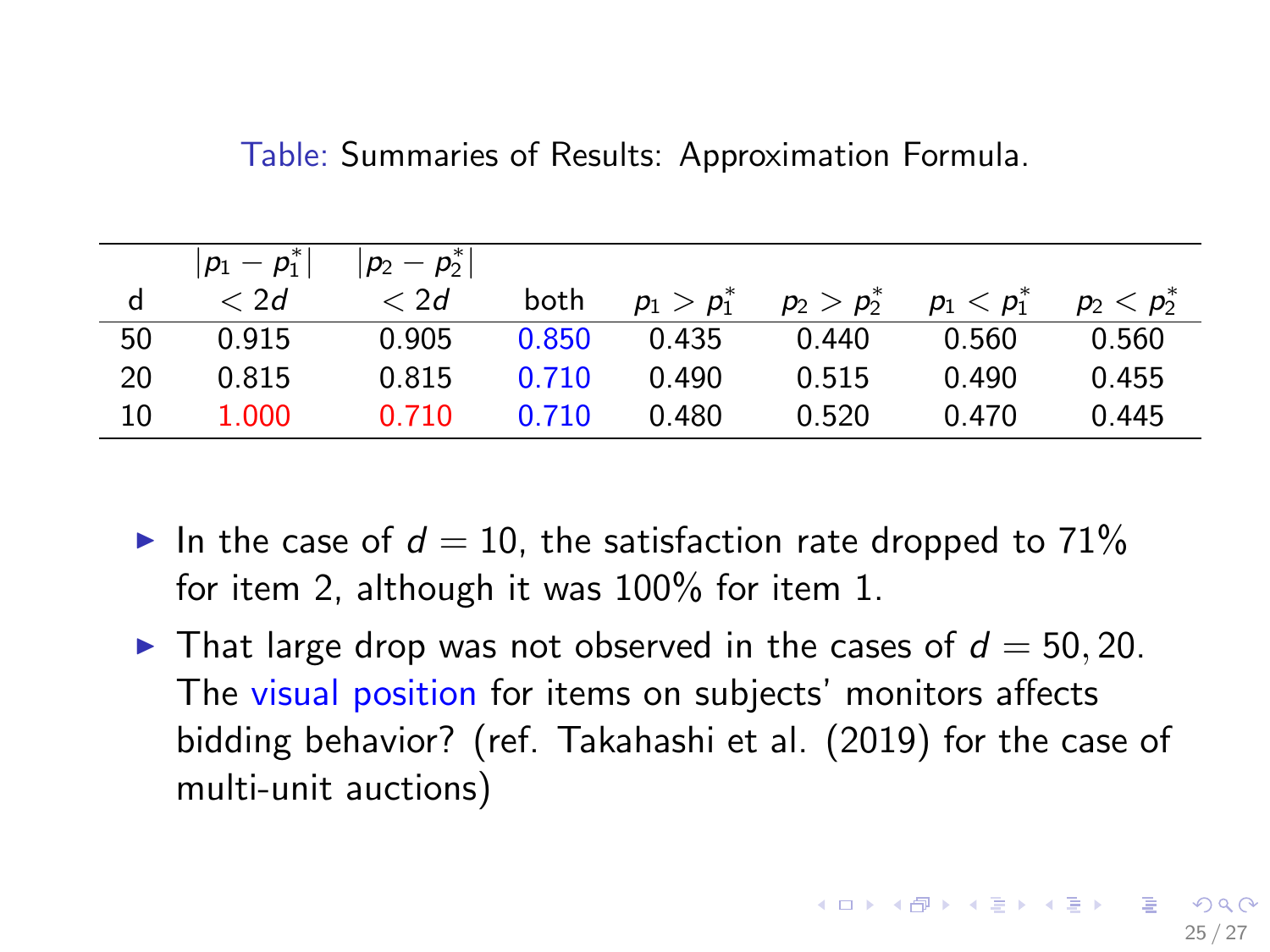# 4. Concluding Remarks: Increment of Prices

- In Large increment  $(d = 50)$ : significantly many overbids and underbids  $\Rightarrow$  large standard error in seller's revenue
- $\triangleright$  Small increment ( $d = 10$ ): satisfaction rates of the DGS boundary formula are different between items (confusion?)

### We recommend  $d = 20$ .

- $\triangleright$  No significant difference in allocative efficiency and seller's revenue in comparison with the case of  $d = 10$ . (Obs. 1)
- $\triangleright$  Time elapsed to settle auctions was, on average, shorter than that in the case of  $d = 10$ . (Obs. 2+) (We skipped showing statistical results in this presentation.)
- $\triangleright$  Satisfaction rates of DGS boundary formula were satisfied equally likely between items (Obs. 3)